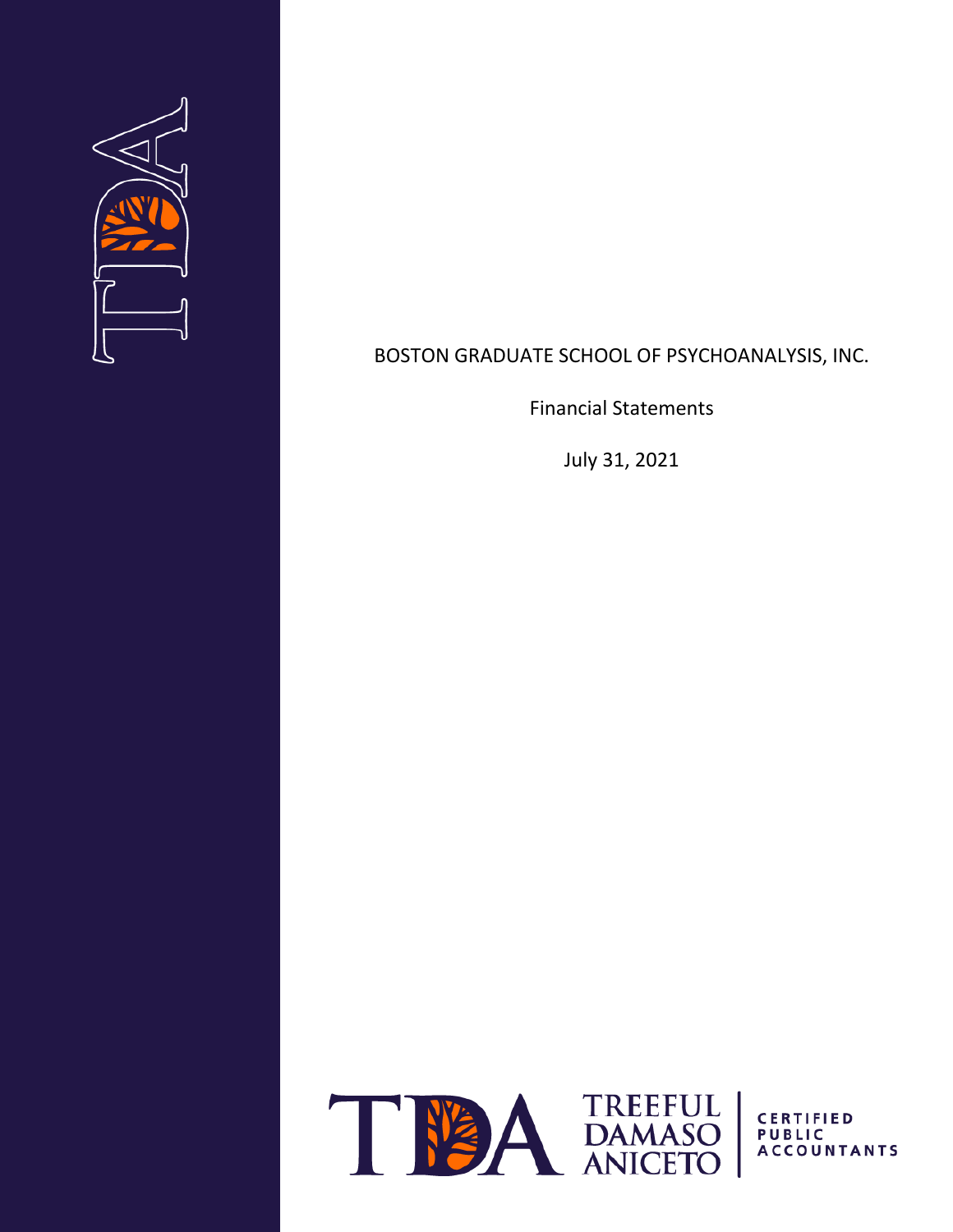**Financial Statements** 

**Table of Contents** 

**July 31, 2021** 

## **C O N T E N T S**

|                                                                                                                                                                                                                                                 | <b>Page</b>    |
|-------------------------------------------------------------------------------------------------------------------------------------------------------------------------------------------------------------------------------------------------|----------------|
| <b>INDEPENDENT AUDITORS' AUDIT REPORT</b>                                                                                                                                                                                                       | $1 - 2$        |
| <b>INDEPENDENT AUDITOR'S REPORT ON INTERNAL CONTROL OVER</b><br><b>FINANCIAL REPORTING AND ON COMPLIANCE AND OTHER MATTERS</b><br><b>BASED ON AN AUDIT OF FINANCIAL STATEMENTS PERFORMED IN</b><br>ACCORANCE WITH GOVERNMENT AUDITING STANDARDS | $3 - 4$        |
| <b>INDEPENDENT AUDITORS' REPORT ON COMPLIANCE FOR EACH MAJOR</b><br><b>PROGRAM AND ON INTERNAL CONTROL OVER COMPLIANCE REQUIRED</b><br>BY THE UNIFORM GUIDANCE                                                                                  | $5 - 6$        |
| <b>FINANCIAL STATEMENTS:</b>                                                                                                                                                                                                                    |                |
| <b>Statement of Financial Position</b>                                                                                                                                                                                                          | $\overline{7}$ |
| <b>Statement of Activities</b>                                                                                                                                                                                                                  | 8              |
| <b>Statement of Functional Expenses</b>                                                                                                                                                                                                         | 9              |
| <b>Statement of Cash Flows</b>                                                                                                                                                                                                                  | 10             |
| <b>NOTES TO THE FINANCIAL STATEMENTS</b>                                                                                                                                                                                                        | $11 - 16$      |
| <b>SCHEDULE OF EXPENDITURES OF FEDERAL AWARDS</b>                                                                                                                                                                                               | 17             |
| NOTES TO THE SCHEDULE OF EXPENDITURES OF FEDERAL AWARDS                                                                                                                                                                                         | 18             |
| <b>SCHEDULE OF FINDINGS AND QUESTIONED COSTS</b>                                                                                                                                                                                                | 19             |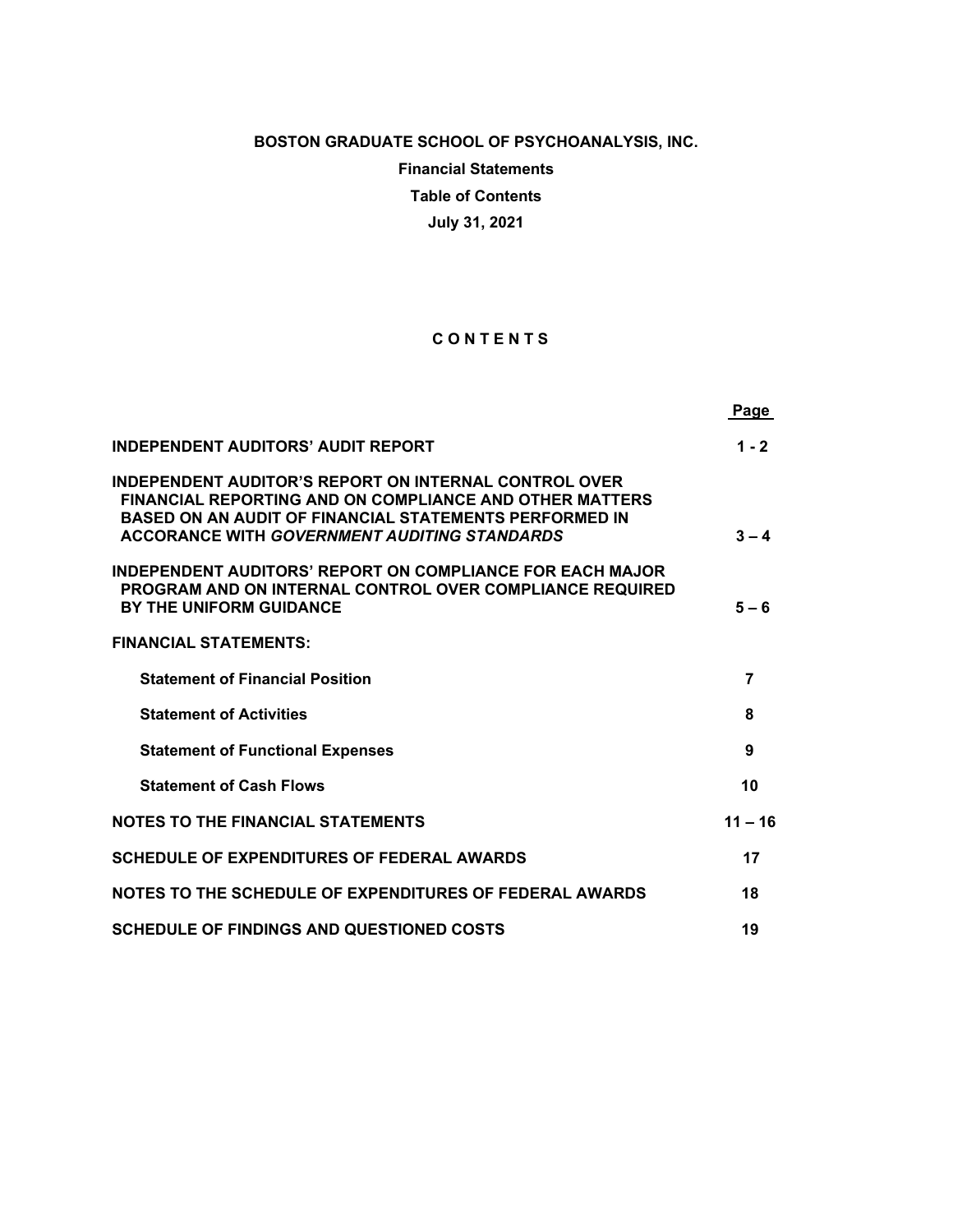

**CERTIFIED** PUBLIC **ACCOUNTANTS** 

### **INDEPENDENT AUDITORS' REPORT**

To the Board of Directors Boston Graduate School of Psychoanalysis, Inc.

We have audited the accompanying financial statements of Boston Graduate School of Psychoanalysis, Inc., (a nonprofit organization) which comprise the statement of financial position as of July 31, 2021, and the related statements of activities, and cash flows for the year then ended and the related notes to the financial statements.

#### **Management's Responsibility for the Financial Statements**

Management is responsible for the preparation and fair presentation of these financial statements in accordance with accounting principles generally accepted in the United States of America; this includes the design, implementation, and maintenance of internal control relevant to the preparation and fair presentation of financial statements that are free from material misstatement, whether due to fraud or error.

#### **Auditors' Responsibility**

Our responsibility is to express an opinion on these financial statements based on our audit. We conducted our audit in accordance with auditing standards generally accepted in the United States of America and the standards applicable to financial audits contained in *Government Auditing Standards*, issued by the Comptroller General of the United States. Those standards require that we plan and perform the audit to obtain reasonable assurance about whether the financial statements are free from material misstatement.

An audit involves performing procedures to obtain audit evidence about the amounts and disclosures in the financial statements. The procedures selected depend on the auditor's judgment, including the assessment of the risks of material misstatement of the financial statements, whether due to fraud or error. In making those risk assessments, the auditor considers internal control relevant to the entity's preparation and fair presentation of the financial statements in order to design audit procedures that are appropriate in the circumstances, but not for the purpose of expressing an opinion on the effectiveness of the entity's internal control. Accordingly, we express no such opinion. An audit also includes evaluating the appropriateness of accounting policies used and the reasonableness of significant accounting estimates made by management, as well as evaluating the overall presentation of the financial statements.

We believe that the audit evidence we have obtained is sufficient and appropriate to provide a basis for our audit opinion.

#### **Opinion**

In our opinion, the financial statements referred to above present fairly, in all material respects, the financial position of Boston Graduate School of Psychoanalysis, Inc. as of July 31, 2021, and the changes in its net assets and its cash flows for the years then ended in accordance with accounting principles generally accepted in the United States of America.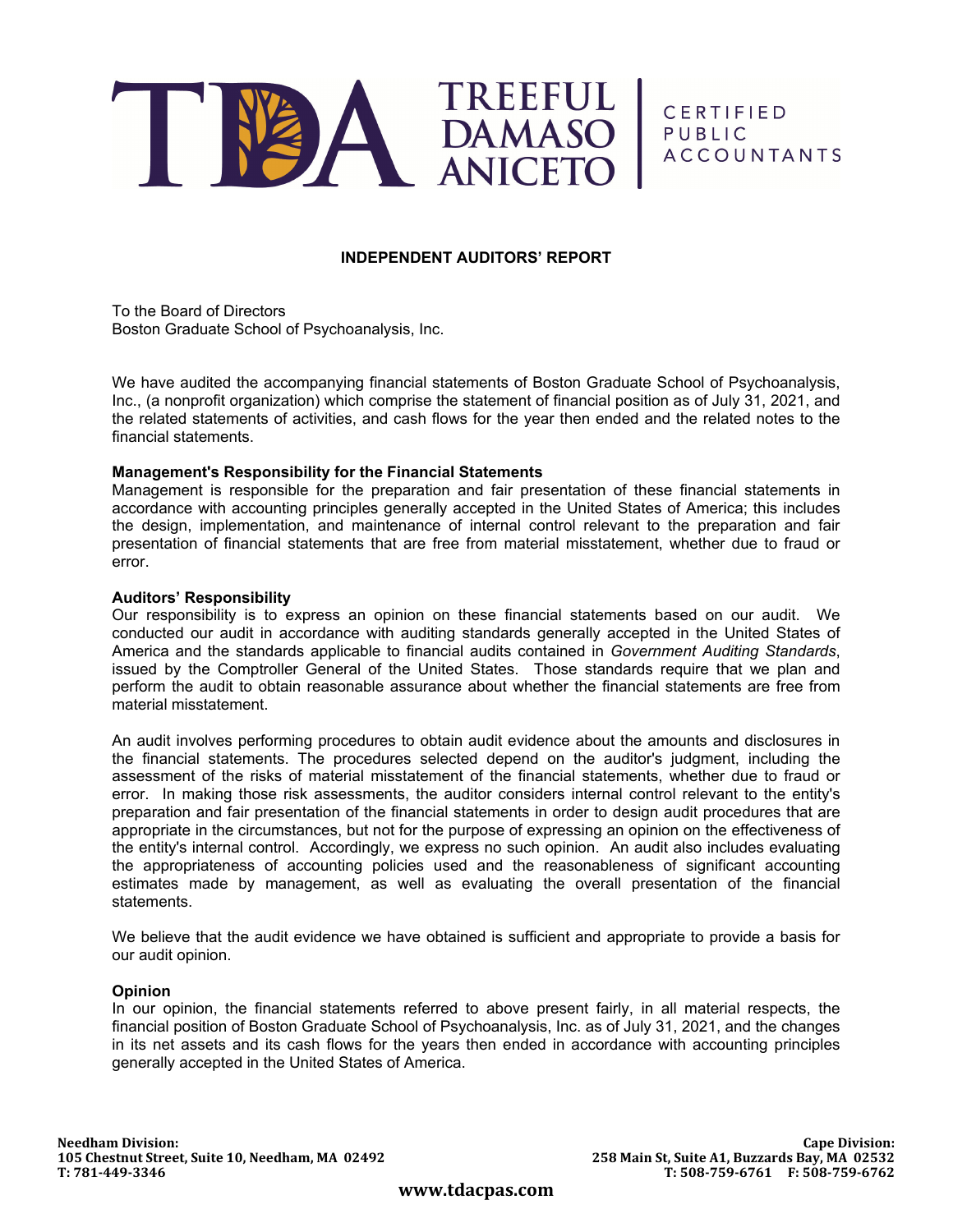To the Board of Directors Boston Graduate School of Psychoanalysis, Inc.

#### **Other Matters**

Our audit was conducted for the purpose of forming an opinion on the financial statements as a whole. The accompanying schedule of expenditures of federal awards, as required by Title 2 U.S. Code of Federal Regulations (CFR) Part 200, Uniform Administrative Requirements, Cost Principles, and Audit Requirements for Federal Awards, is presented for purposes of additional analysis and is not a required part of the financial statements. Such information is the responsibility of management and was derived from and relates directly to the underlying accounting and other records used to prepare the financial statements. The information has been subjected to the auditing procedures applied in the audit of the financial statements and certain additional procedures, including comparing and reconciling such information directly to the underlying accounting and other records used to prepare the financial statements or to the financial statements themselves, and other additional procedures in accordance with auditing standards generally accepted in the United States of America. In our opinion, the information is fairly stated, in all material respects, in relation to the financial statements as a whole.

#### **Other Reporting Required by Government Auditing Standards**

In accordance with Government Auditing Standards, we have also issued our report dated January 18, 2022 on our consideration of Boston Graduate School of Psychoanalysis, Inc.'s internal control over financial reporting and on our tests of its compliance with certain provisions of laws, regulations, contracts and grant agreements and other matters.

The purpose of that report is to describe the scope of our testing of internal control over financial reporting and compliance and the results of that testing, and not to provide an opinion on internal control over financial reporting or on compliance. That report is an integral part of an audit performed in accordance with Government Auditing Standards in considering Boston Graduate School of Psychoanalysis, Inc.'s internal control over financial reporting and compliance.

Treeful Damaso Aniceto, Inc.

January 18, 2022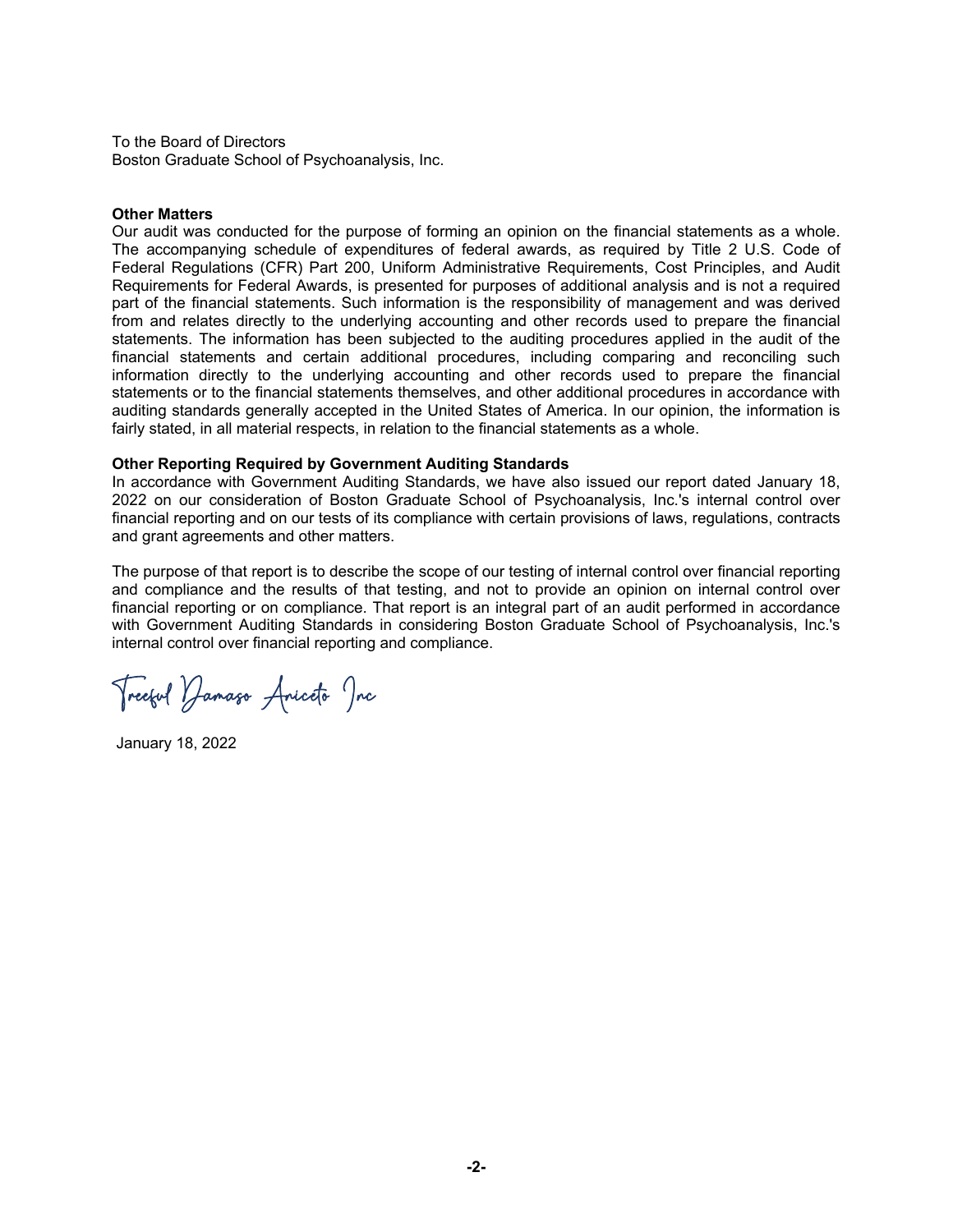

#### **INDEPENDENT AUDITOR'S REPORT ON INTERNAL CONTROL OVER FINANCIAL REPORTING AND ON COMPLIANCE AND OTHER MATTERS BASED ON AN AUDIT OF FINANCIAL STATEMENTS PERFORMED IN ACCORANCE WITH** *GOVERNMENT AUDITING STANDARDS*

To the Board of Directors of Boston Graduate School of Psychoanalysis, Inc.

We have audited, in accordance with the auditing standards generally accepted in the United States of America and the standards applicable to financial audits contained in *Government Auditing Standards* issued by the Comptroller General of the United States, the financial statements of Boston Graduate School of Psychoanalysis, Inc. (a nonprofit organization) which comprises the statement of financial position as of and for the year ended July 31, 2021, and the related statements of activities, and cash flows for the year then ended, and the related notes to the financial statements, and have issued our report thereon dated January 18, 2022.

#### **Internal Control over Financial Reporting**

In planning and performing our audit of the financial statements, we considered Boston Graduate School of Psychoanalysis, Inc.'s internal control over financial reporting (internal control) to determine the audit procedures that are appropriate in the circumstances for the purpose of expressing our opinion on the financial statements, but not for the purpose of expressing an opinion on the effectiveness of the Entity's internal control. Accordingly, we do not express an opinion on the effectiveness of the Entity's internal control.

A deficiency in internal control exists when the design or operation of a control does not allow management or employees, in the normal course of performing their assigned functions, to prevent or detect and correct misstatements on a timely basis. A material weakness is a deficiency, or a combination of deficiencies, in internal control such that there is a reasonable possibility that a material misstatement of the entity's financial statements will not be prevented or detected and corrected on a timely basis. A significant deficiency is a deficiency, or a combination of deficiencies, in internal control that is less severe than a material weakness, yet important enough to merit attention by those charged with governance.

Our consideration of internal control was for the limited purpose described in the first paragraph of this section and was not designed to identify all deficiencies in internal control that might be material weaknesses or significant deficiencies. Given these limitations, during our audit we did not identify any deficiencies in internal control that we consider to be material weaknesses. However, material weaknesses may exist that have not been identified.

#### **Compliance and Other Matters**

As part of obtaining reasonable assurance about whether Boston Graduate School of Psychoanalysis, Inc.'s financial statements are free of material misstatement, we performed tests of its compliance with certain provisions of laws, regulations, contracts, and grant agreements, noncompliance with which could have a direct and material effect on the determination of financial statement amounts. However, providing an opinion on compliance with those provisions was not an objective of our audit, and accordingly, we do not express such an opinion. The results of our tests disclosed no instances of noncompliance or other matters that are required to be reported under *Government Auditing Standards.*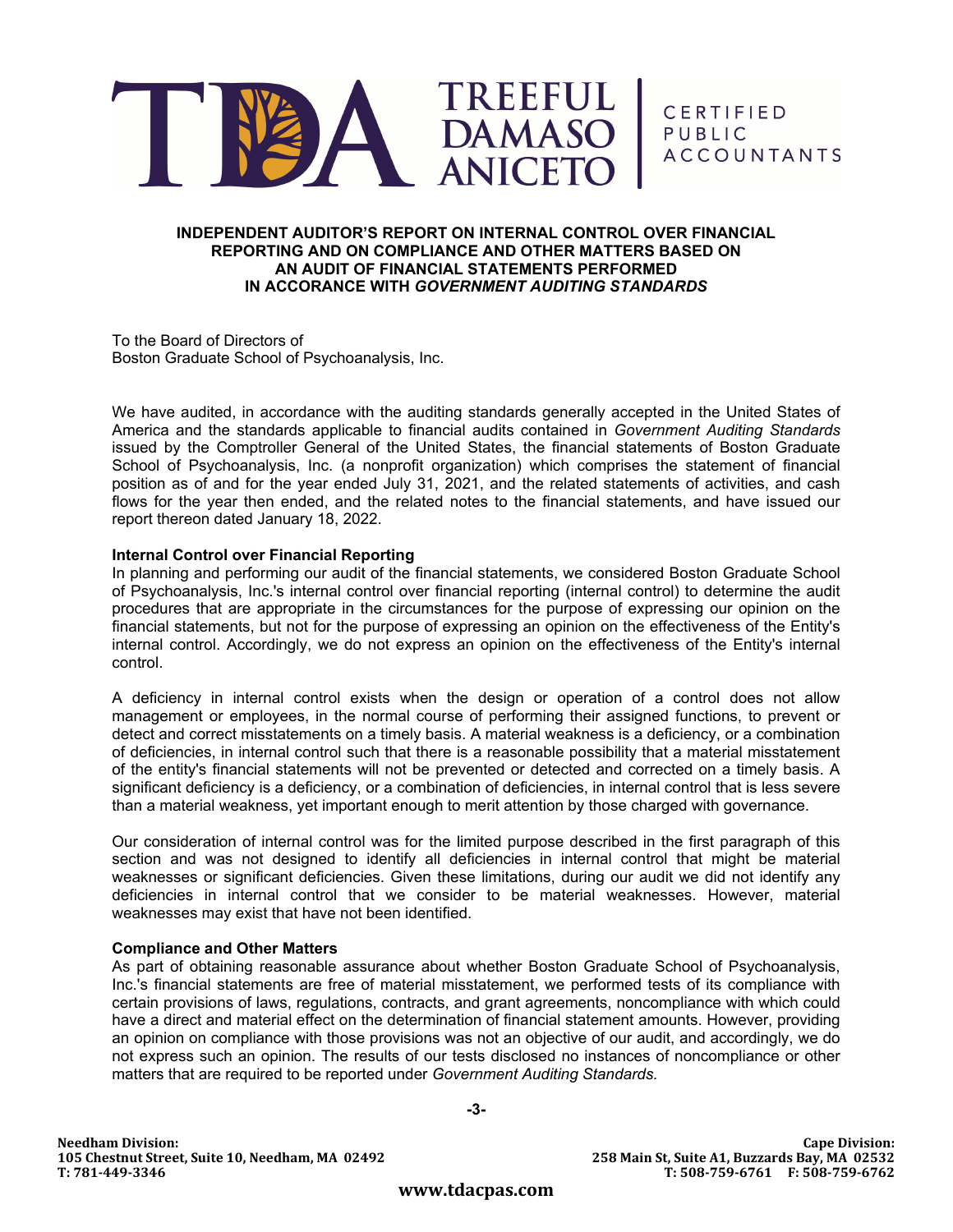To the Board of Directors of Boston Graduate School of Psychoanalysis, Inc. Page 2

#### **Purpose of this Report**

This report is intended solely to describe the scope of our testing of internal control and compliance and the results of that testing, and not to provide an opinion on the effectiveness of the entity's internal control on compliance. This report is an integral part of an audit performed in accordance with Government Auditing Standards in considering the entity's internal control and compliance. Accordingly, this communication is not suitable for any other purpose.

Treeful Damaso Aniceto, Inc.

January 18, 2022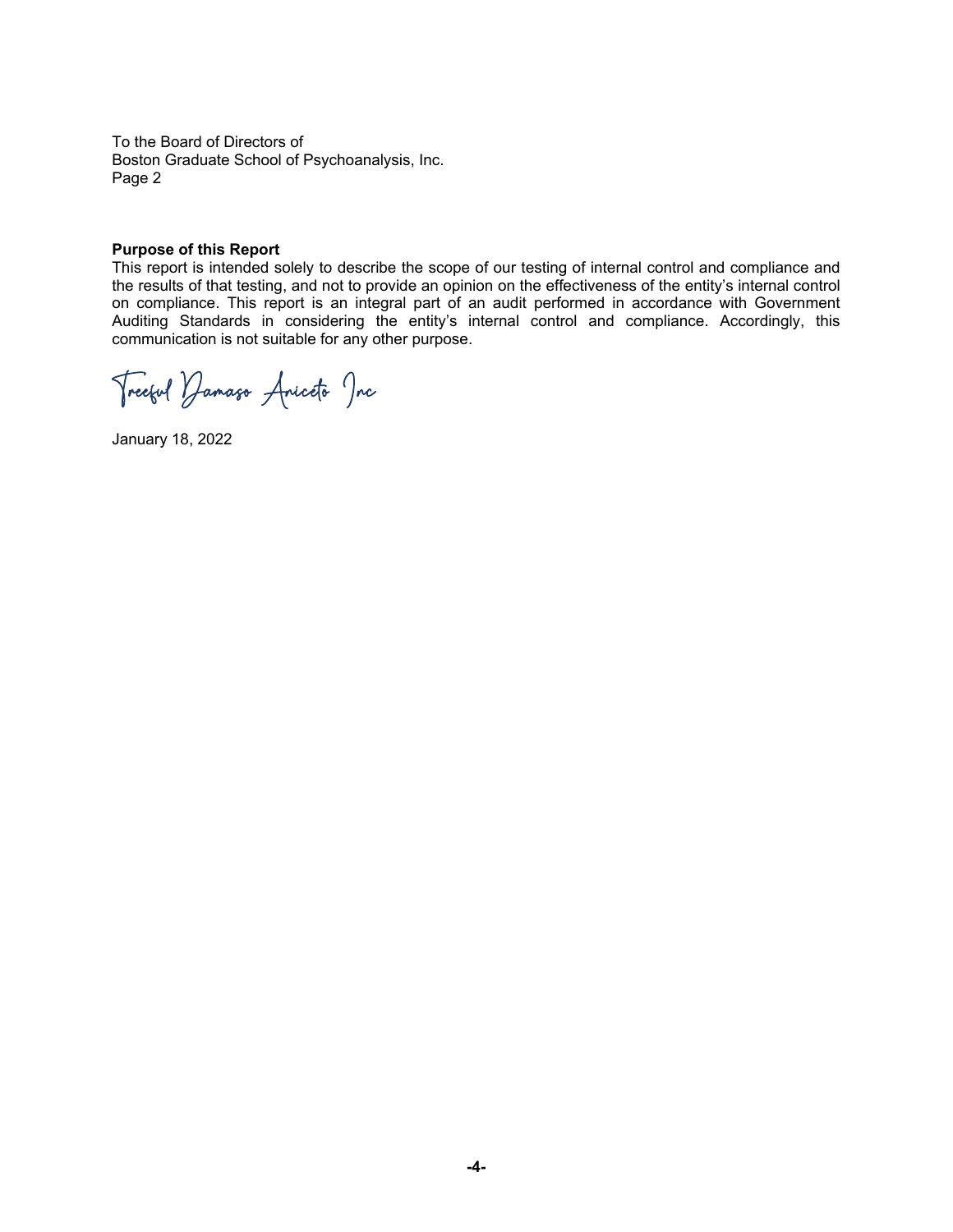

**CERTIFIED** PUBLIC **ACCOUNTANTS** 

#### **INDEPENDENT AUDITORS' REPORT ON COMPLIANCE FOR EACH MAJOR PROGRAM AND ON INTERNAL CONTROL OVER COMPLIANCE REQUIRED BY THE UNIFORM GUIDANCE**

To the Board of Directors Boston Graduate School of Psychoanalysis, Inc.

#### **Report on Compliance for Each Major Federal Program**

We have audited Boston Graduate School of Psychoanalysis, Inc.'s compliance with the types of compliance requirements described in the *OMB Compliance Supplement* that could have a direct and material effect on each of Boston Graduate School of Psychoanalysis, Inc.'s major federal programs for the year ended July 31, 2021. Boston Graduate School of Psychoanalysis, Inc.'s major federal programs are identified in the summary of auditors' results section of the accompanying schedule of findings and questioned costs.

#### **Management's Responsibility**

Management is responsible for compliance with federal statutes, regulations, contracts, and the terms and conditions of its federal awards applicable to each federal program.

#### **Auditors' Responsibility**

Our responsibility is to express and opinion on compliance for each of Boston Graduate School of Psychoanalysis, Inc.'s major federal programs based on our audit of the types of compliance requirements referred to above. We conducted our audit of compliance in accordance with auditing standards generally accepted in the United States of America; the standards applicable to financial audits contained in *Government Auditing Standards*, issued by the Comptroller General of the United States; and the audit requirements of Title 2 U.S. *Code of Federal Regulations* Part 200, *Uniform Administrative Requirements, Cost Principles, and Audit Requirements of Federal Awards* (Uniform Guidance). Those standards and the Uniform Guidance require that we plan and perform the audit to obtain reasonable assurance about whether non-compliance with the types of compliance requirements referred to above that could have a direct and material effect on a major federal program occurred. An audit includes examining, on a test basis, evidence about Boston Graduate School of Psychoanalysis, Inc.'s compliance with those requirements and performing such other procedures as we considered necessary in the circumstances.

We believe that our audit provides a reasonable basis for our opinion on compliance for each major federal program. However, our audit does not provide a legal determination of Boston Graduate School of Psychoanalysis, Inc.'s compliance.

#### **Opinion on Each Major Federal Program**

In our opinion, Boston Graduate School of Psychoanalysis, Inc. complied, in all material respects, with types of compliance requirements referred to above that could have a direct and material effect on each of its major federal programs for the year ended July 31, 2021.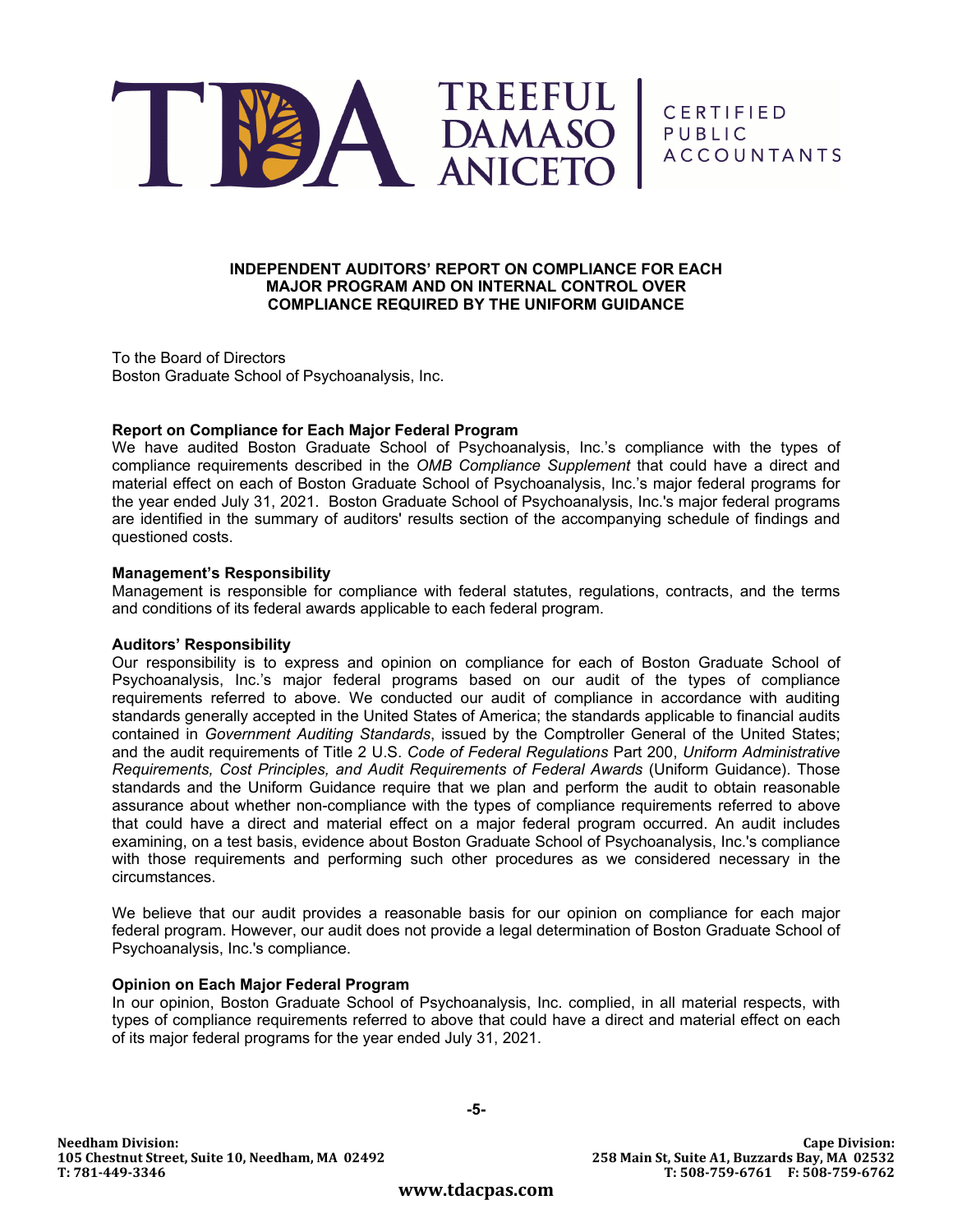To the Board of Directors of Boston Graduate School of Psychoanalysis, Inc.

#### **Report on Internal Control over Compliance**

Management of Boston Graduate School of Psychoanalysis, Inc. is responsible for establishing and maintaining effective internal control over compliance with the types of compliance requirements referred to above. In planning and performing our audit of compliance, we considered Boston Graduate School of Psychoanalysis, Inc.'s internal control over compliance with the types of requirements that could have a direct and material effect on each major federal program to determine the auditing procedures that are appropriate in the circumstances for the purpose of expressing our opinion on compliance for each major federal program and to test and report on internal control on compliance in accordance with Uniform Guidance, but not for the purpose of expressing an opinion on the effectiveness of internal control over compliance. Accordingly, we do not express an opinion on the effectiveness of Boston Graduate School of Psychoanalysis, Inc.'s internal control over compliance.

A deficiency in internal control over compliance exists when the design or operation of a control over compliance does not allow management or employees, in the normal course of performing their assigned functions, to prevent, or detect and correct, noncompliance with a type of compliance requirement of a federal program on a timely basis. A material weakness in internal control over compliance is a deficiency, or combination of deficiencies, in internal control over compliance, such that there is a reasonable possibility that material noncompliance with a type of compliance requirement of a federal program will not be prevented, or detected and corrected, on a timely basis. A significant deficiency in internal control over compliance is a deficiency, or a combination of deficiencies, in internal control over compliance with a type of compliance requirement of a federal program that is less severe than a material weakness in internal control over compliance, yet important enough to merit attention by those charged with governance.

Our consideration of internal control over compliance was for the limited purpose described in the first paragraph of this section and was not designed to identify all deficiencies in internal control over compliance that might be material weaknesses or significant deficiencies. We did not identify any deficiencies in internal control over compliance that we consider to be material weaknesses. However, material weaknesses may exist that have not been identified.

The purpose of this report on internal control over compliance is solely to describe the scope of our testing of internal control over compliance and the results of that testing based on the requirements of the Uniform Guidance. Accordingly, this report is not suitable for any other purpose.

Treeful Damaso Aniceto, Inc.

January 18, 2022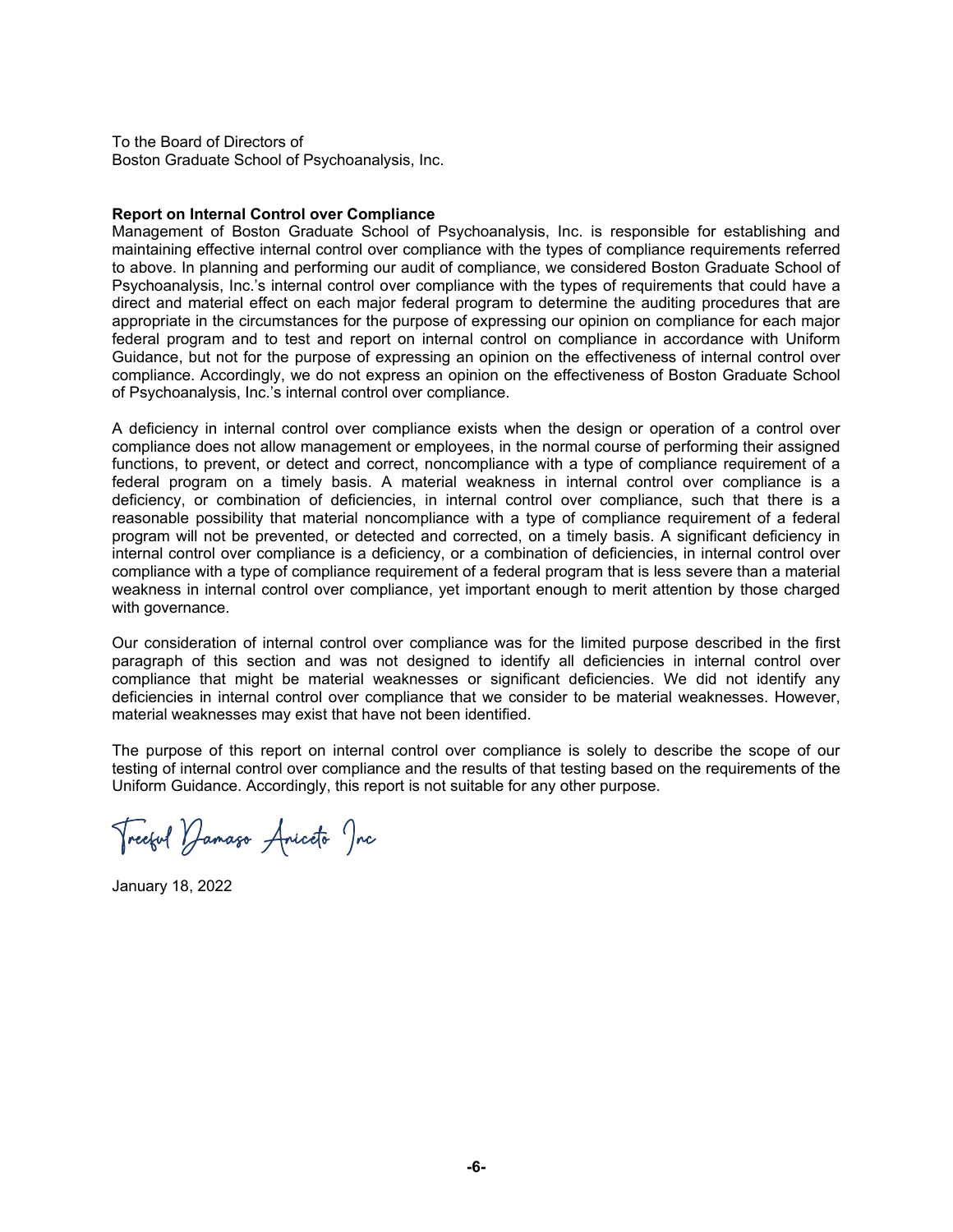# **BOSTON GRADUATE SCHOOL OF PSYCHOANALYSIS, INC. Statement of Financial Position**

**July 31, 2021**

### **ASSETS**

| Cash and cash equivalents   | \$. | 777,114     |
|-----------------------------|-----|-------------|
| Accounts receivable         |     | 18,668      |
| Prepaid expense             |     | 29,537      |
| Investments at fair value   |     | 2,165,955   |
| Property and equipment, net |     | 760.374     |
| <b>Total assets</b>         |     | \$3,751,648 |

### **LIABILITIES AND NET ASSETS**

| <b>LIABILITIES</b>               |               |
|----------------------------------|---------------|
| Accounts payable                 | \$<br>265,442 |
| Deferred revenue                 | 12,725        |
| Accrued professional fees        | 113,589       |
| PPP loan payable                 |               |
| Mortgage payable                 | 531,544       |
| <b>Total liabilities</b>         | 923,300       |
| NET ASSETS                       |               |
| Without donor restrictions       |               |
| Undesignated                     | 662,393       |
| Board designated                 | 2, 165, 955   |
| <b>Total net assets</b>          | 2,828,348     |
| Total liabilities and net assets | 3,751,648     |
|                                  |               |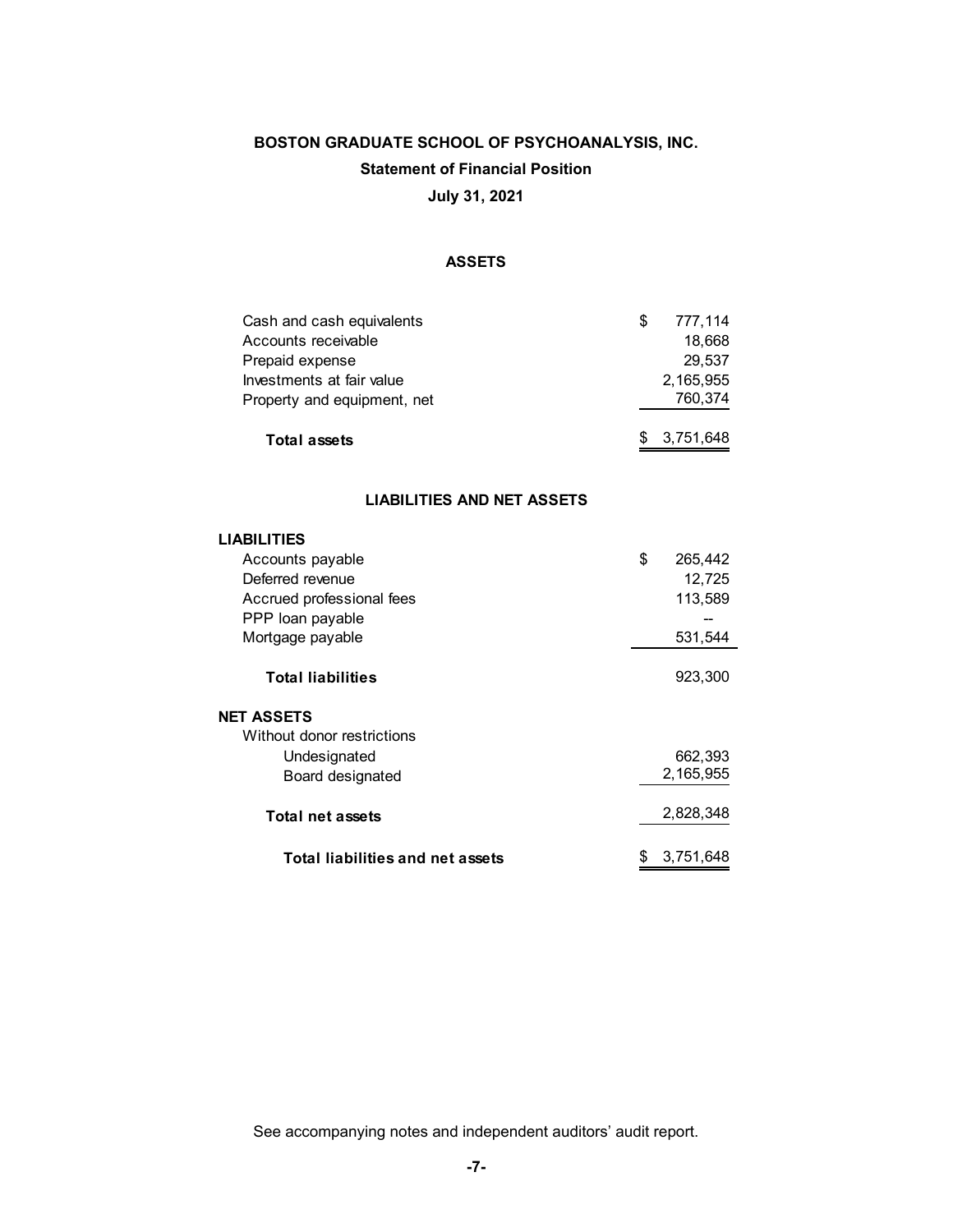#### **Statement of Activities**

**For the Year Ended July 31, 2021** 

#### **UNRESTRICTED REVENUE, GAINS AND OTHER SUPPORT**

| Tuition and fees                                    | \$<br>1,531,775 |
|-----------------------------------------------------|-----------------|
| Net program revenue - New York, New Jersey          | 180,503         |
| Cares Act directed revenue                          | 59,761          |
|                                                     | 1,772,039       |
| Less scholarship and student aid                    | (82, 557)       |
| Less Cares Act student rebates and discounts        | (59, 761)       |
| Net student fees                                    | 1,629,721       |
| Cares Act grant revenue                             | 224,024         |
| Contributions                                       | 50,278          |
| PPP grant                                           | 218,040         |
| Net realized and unrealized gains on investments    | 250,061         |
| Unrealized loss on fair value of interest rate swap | (10, 292)       |
| Investment management fees                          | (18, 425)       |
| Net investment income                               | 36,102          |
| Total unrestricted revenue, gains and other support | 2,379,509       |
| <b>EXPENSES</b>                                     |                 |
| Instruction and training                            | 474,250         |
| Financial and general management                    | 552,236         |
| Property and plant                                  | 137,966         |
| <b>Public relations</b>                             | 163,011         |
| Academic administration                             | 94,555          |
| Information resources                               | 66,799          |
| <b>Student services</b>                             | 207,289         |
| Depreciation and amortization                       | 67,069          |
| Total expenses                                      | 1,763,175       |
| Change in unrestricted net assets                   | 616,334         |
| NET ASSETS - Beginning of year                      | 2,212,014       |
| <b>NET ASSETS - End of year</b>                     | \$<br>2,828,348 |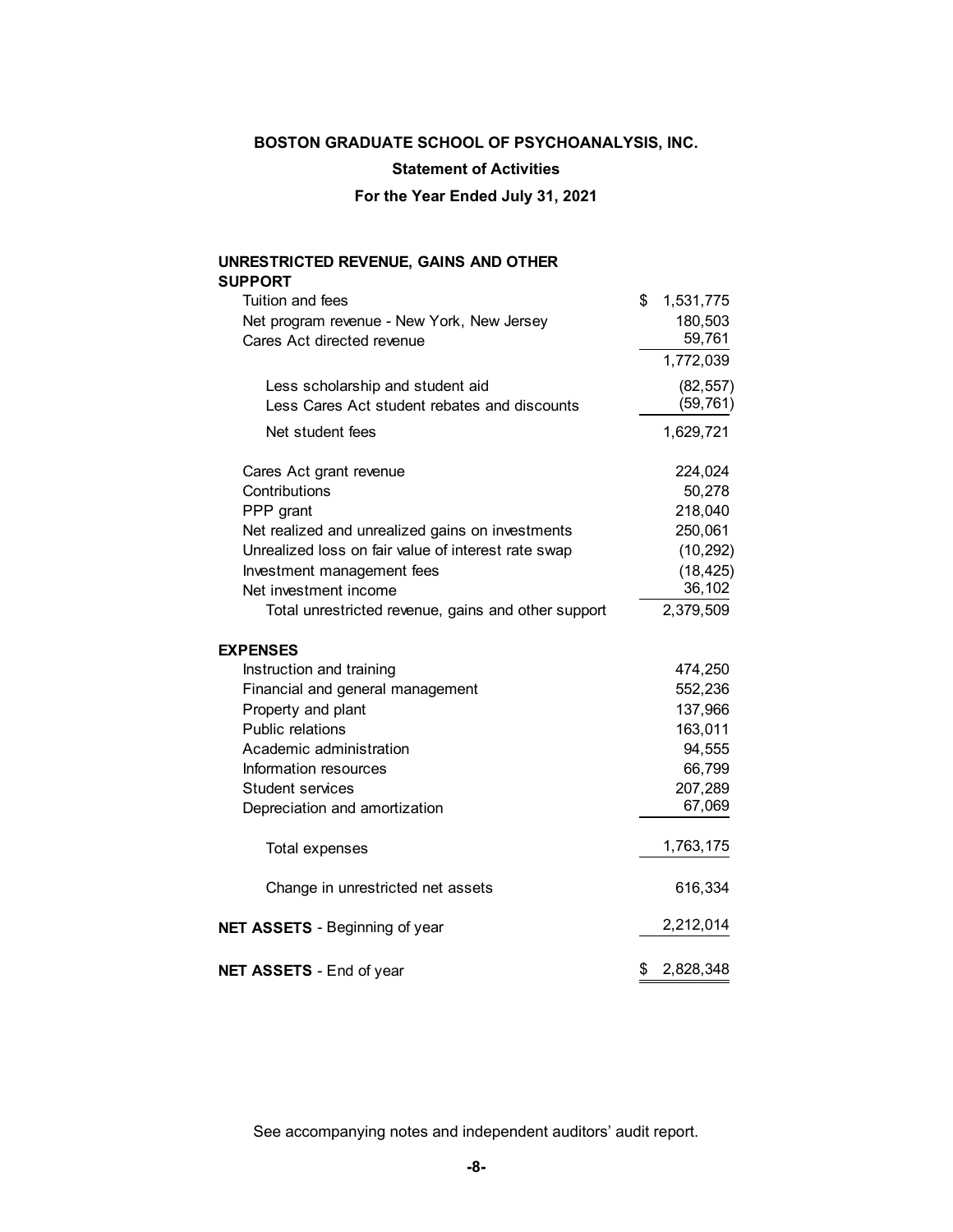#### **Statement of Functional Expenses**

**July 31, 2021**

|                               | Program<br><b>Services</b> |          |    | <b>Management</b><br>and General |  | Total |           |
|-------------------------------|----------------------------|----------|----|----------------------------------|--|-------|-----------|
| Salaries and wages            | \$                         | 237,635  | \$ | 582,570                          |  | \$    | 820,205   |
| Professional service          |                            |          |    | 5,000                            |  |       | 5,000     |
| Administration fees           |                            |          |    | 10,743                           |  |       | 10,743    |
| <b>Education and training</b> |                            | 186,366  |    |                                  |  |       | 186,366   |
| Payroll tax                   |                            | 51,465   |    | 34,410                           |  |       | 85,875    |
| Depreciation                  |                            |          |    | 67,069                           |  |       | 67,069    |
| Fringe benefits               |                            | (1, 216) |    | 3,663                            |  |       | 2,447     |
| Occupancy                     |                            | 35,150   |    |                                  |  |       | 35,150    |
| Insurance                     |                            |          |    | 31,144                           |  |       | 31,144    |
| <b>Utilities</b>              |                            |          |    | 39,136                           |  |       | 39,136    |
| Office                        |                            |          |    | 5,785                            |  |       | 5,785     |
| Accounting                    |                            |          |    | 12,050                           |  |       | 12,050    |
| <b>FIPSE</b>                  |                            |          |    | 224,024                          |  |       | 224,024   |
| Repairs and maintenance       |                            |          |    | 115,118                          |  |       | 115,118   |
| Other expenses                |                            |          |    | 15,054                           |  |       | 15,054    |
| Dues and subscriptions        |                            |          |    | 24,112                           |  |       | 24,112    |
| Marketing                     |                            |          |    | 83,897                           |  |       | 83,897    |
| <b>Total Expenses</b>         | \$                         | 474,250  |    | 1,288,925                        |  | S     | 1,763,175 |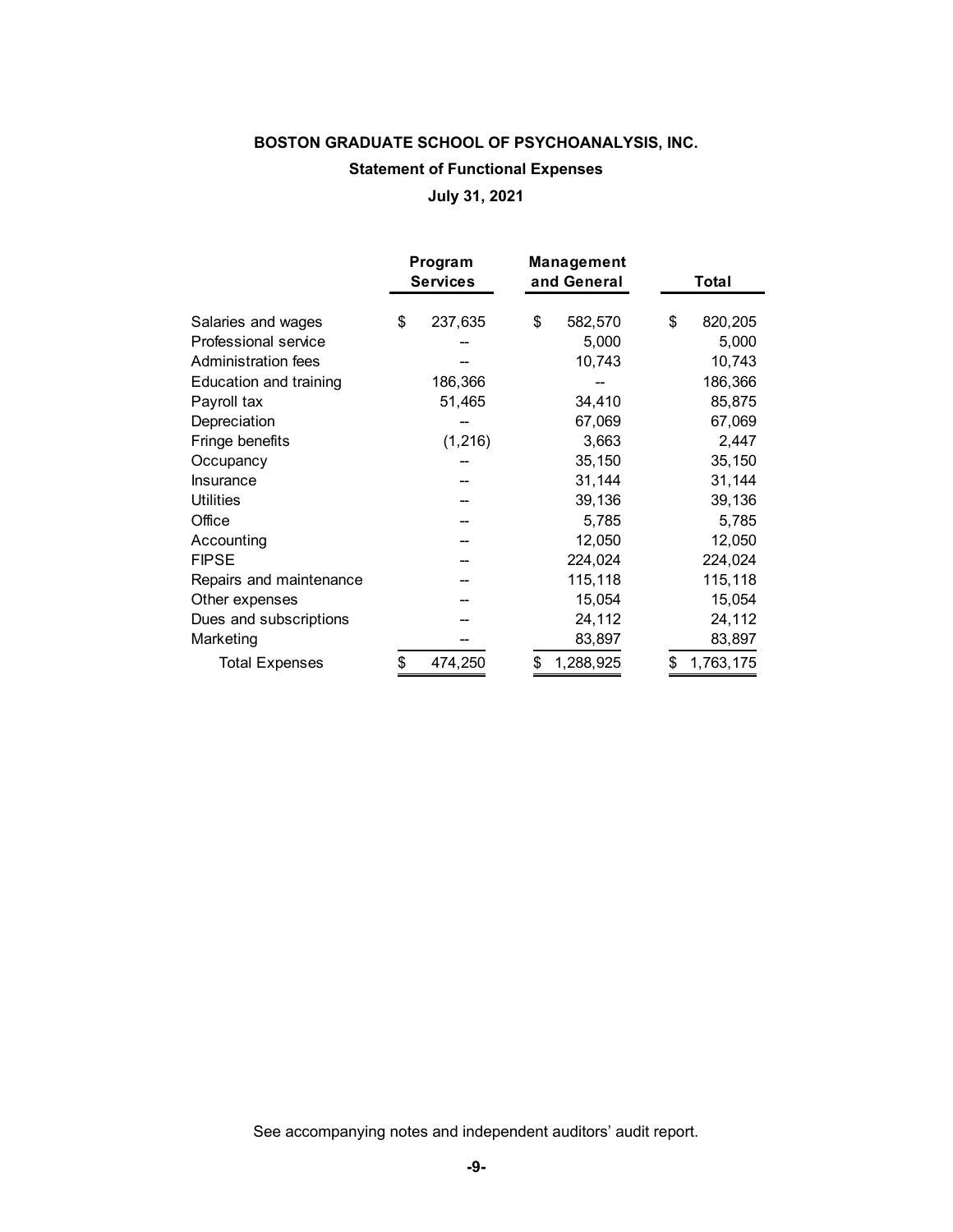#### **Statement of Cash Flows**

**For the Year Ended July 31, 2021** 

| <b>CASH FLOWS FROM OPERATING ACTIVITIES</b><br>Change in unrestricted net assets<br>Adjustments to reconcile change in | \$<br>616,334         |
|------------------------------------------------------------------------------------------------------------------------|-----------------------|
| net assets to net cash from operating activities<br>Depreciation                                                       | 67,069                |
| Realized and unrealized gains on investments                                                                           | (250, 061)            |
| Forgiveness of PPP loan                                                                                                | (218, 040)            |
| Changes in operating assets and liabilities                                                                            |                       |
| Accounts receivable                                                                                                    | 31,223                |
| Prepaid expenses                                                                                                       | 10,367                |
| Accounts payable                                                                                                       | 188,118               |
| <b>Accrued liabilities</b><br>Deferred revenue                                                                         | 97,117<br>(116, 278)  |
|                                                                                                                        |                       |
| Net cash from operating activities                                                                                     | 425,849               |
| <b>CASH FLOWS FROM INVESTING ACTIVITIES</b>                                                                            |                       |
| Purchase of fixed assets                                                                                               | (5, 575)              |
| Sale of investments<br>Purchase of investments                                                                         | 808,280<br>(774, 052) |
|                                                                                                                        |                       |
| Net cash provided from investing activities                                                                            | 28,653                |
| <b>CASH FLOWS FROM FINANCING ACTIVITIES</b><br>Repayment of long term-debt                                             | (35, 856)             |
| Net cash provided from financing activities                                                                            | (35, 856)             |
| <b>CHANGE IN CASH AND CASH EQUIVALENTS</b>                                                                             | 418,646               |
| <b>CASH AND CASH EQUIVALENTS</b><br>Beginning of year                                                                  | 358,468               |
| <b>CASH AND CASH EQUIVALENTS</b><br>End of year                                                                        | \$<br>777,114         |
| SUPPLEMENTAL DISCLOSURES OF CASH FLOW INFORMATION                                                                      |                       |
| Interest paid                                                                                                          | \$<br>19,310          |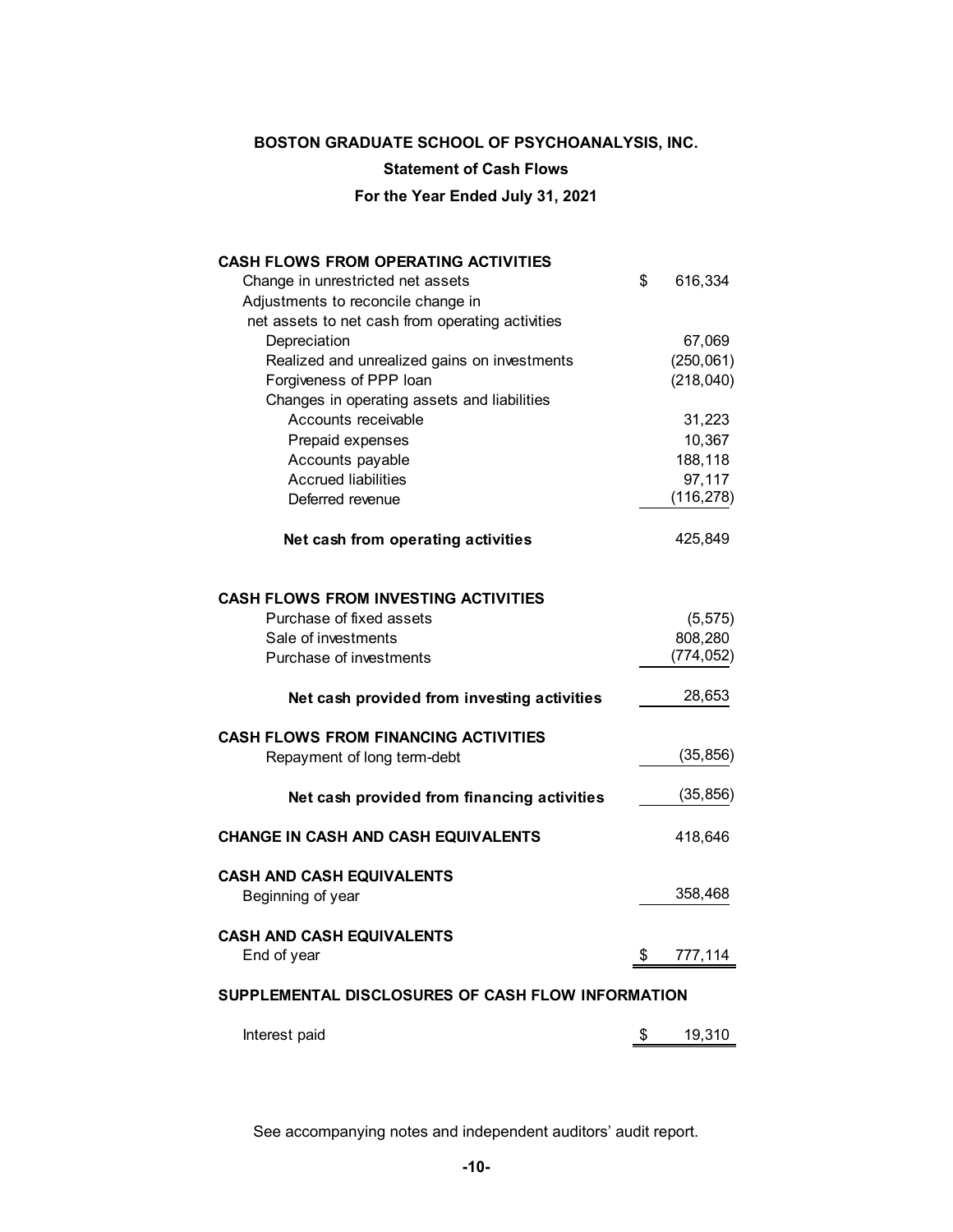**Notes to the Financial Statements** 

**For the Year Ended July 31, 2021** 

#### **NOTE 1 – Nature of Operations and Summary of Significant Accounting Policies**

The Boston Graduate School of Psychoanalysis, Inc. (BGSP or the Organization) is a private, notfor-profit degree granting institution for higher education chartered by the Commonwealth of Massachusetts.

BGSP was founded in 1973 to provide psychoanalysis education, clinical training, and research skills to a diverse student community. Unlike traditional post-graduate psychoanalytic training programs, BGSP offers master's degrees in Psychoanalysis, Mental Health Counseling, and Psychoanalysis and Culture, as well as the Doctor of Psychoanalysis degree in both Psychoanalysis and Psychoanalysis and Culture. In addition, BGSP offers its original post-graduate Certificate in Psychoanalysis. BGSP is accredited by the New England Commission of Higher Education.

BGSP is governed by its Board of Trustees, which commonly controls the New York Graduate School of Psychoanalysis (NYGSP). NYGSP is an independent entity and is accredited as a branch campus of BGSP.

The Organization is primarily supported by tuition, registration, and program revenues.

The accompanying financial statements have been prepared on the accrual basis of accounting in conformity with accounting principles generally accepted in the United States of America (US GAAP). A summary of the Organization's significant accounting policies is set forth below.

#### **Estimates**

The preparation of financial statements in conformity with generally accepted accounting principles requires management to make estimates and assumptions that effect certain reported amounts and disclosures. Accordingly, actual results could differ from those estimates.

#### **Classification of Net Assets**

Resources are classified for accounting purposes into three categories of net assets: unrestricted, temporarily restricted, or permanently restricted. The Organization has no temporarily or permanently restricted net assets as of July 31, 2021.

#### **Cash and Cash Equivalents**

For the purposes of the statement of cash flows, BGSP considers cash and cash equivalents to be cash in checking accounts, bank certificates of deposit, cash in money market reserves, and investments with maturities at date of purchase of three months or less.

#### **Accounts Receivable**

Accounts receivables represent amounts due for tuition. Based on historical trends Management has determined a \$3,000 allowance for doubtful accounts to be reasonable, which has been reflected in the financial statements.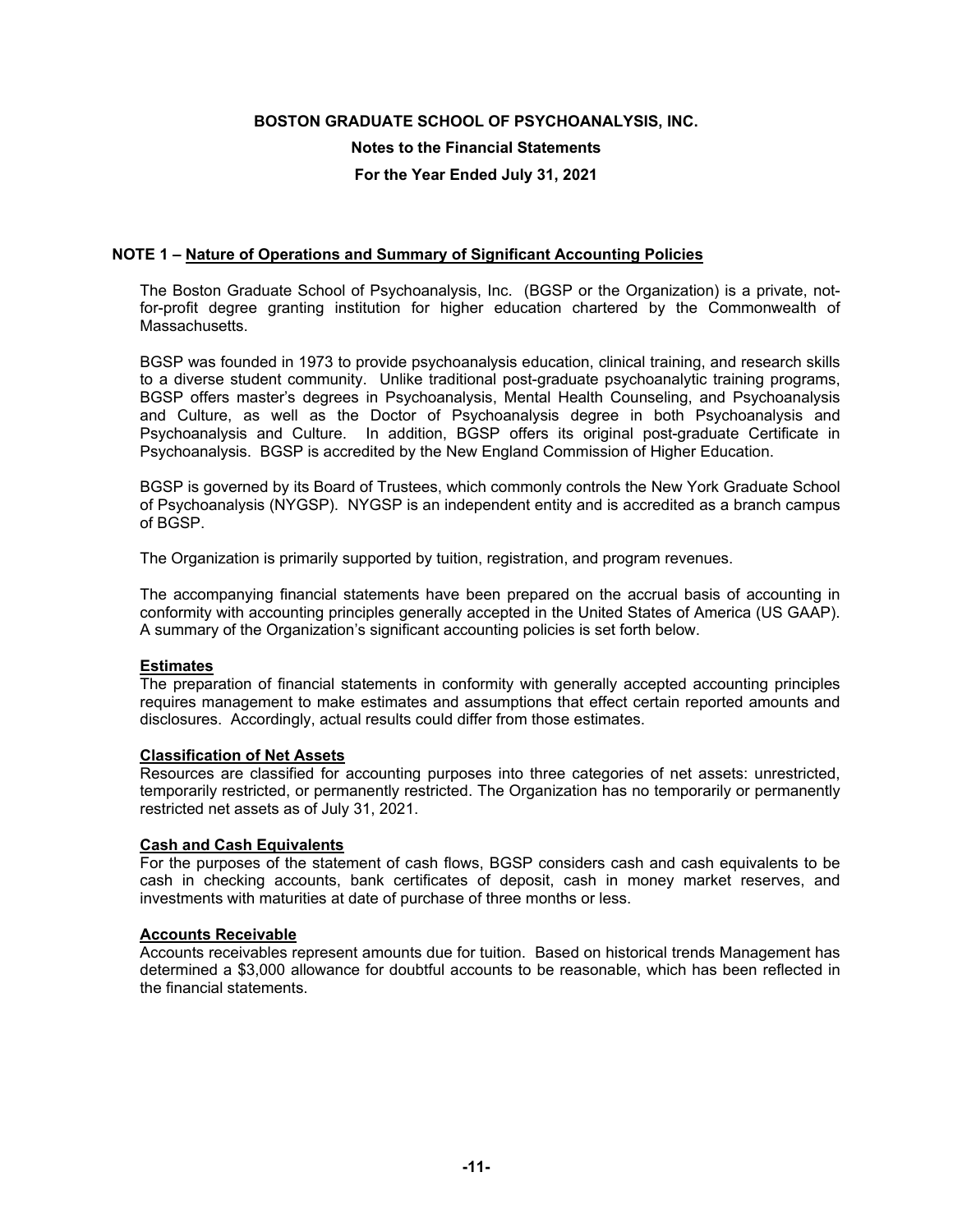## **BOSTON GRADUATE SCHOOL OF PSYCHOANALYSIS, INC. Notes to the Financial Statements For the Year Ended July 31, 2021**

#### **NOTE 1 – Nature of Operations and Summary of Significant Accounting Policies - Continued**

#### **Investments**

Investment purchases are recorded at cost, or if donated, at fair value on the date of donation. Thereafter, investments are reported at their fair values in the statement of financial position. Net investment gain is, reported in the statement of activities and consists of interest and dividend income, realized and unrealized capital gains and losses, less investment management and custodial fees.

#### **Property and Equipment**

The Organization capitalizes property and equipment having an initial unit cost in excess of \$1,000 and records depreciation using the straight-line method over their estimated useful lives of 5-7 years.

Property and equipment are reviewed for impairment if the use of the asset significantly changes or another indicator of possible impairment is noted. If the carrying amount for the asset is not recoverable, the value is written down to the asset's fair value.

#### **Revenue Recognition**

Tuition is recognized as income in the period when it is earned. Student deposits, along with advance payments for tuition related to the next semester, have been deferred and will be reported as unrestricted as earned.

#### **Income Tax Status**

BGSP is a not-for-profit corporation exempt from income taxes under section  $501(c)(3)$  of the Internal Revenue Code and classified by the Internal Revenue Service as other than a private foundation. BGSP's Form 990, Return of Organization Exempt from Income Tax, for the years ended July 31, 2019, 2020 and 2021 are subject to examination by the IRS, generally for three years after they were filed.

#### **Advertising Costs**

Advertising costs are expensed as incurred and approximated at \$83,761 for the year ended July 31, 2021.

#### **Financial Instruments and Credit Risk**

The Organization manages deposit concentration risk by placing cash, money market accounts, and certificates of deposit with financial institutions believed by management to be creditworthy. At times, amounts on deposit may exceed insured limits or include uninsured investments in money market mutual funds. To date, the Organization has not experienced losses in any of these accounts. Credit risk associated with accounts receivable are considered to be limited due to high historical collections. Investments are made by diversified investment managers whose performance is monitored by management and the board of directors. Although the fair values of investments are subject to fluctuation on a year-to-year basis, management and the board of directors believe that the investment policies and guidelines are prudent for the long-term welfare of the Organization.

#### **Reclassifications**

Certain reclassifications of amounts previously reported have been made to the accompanying financial statements to maintain consistency between periods presented. The reclassifications had no impact on previously reported net assets.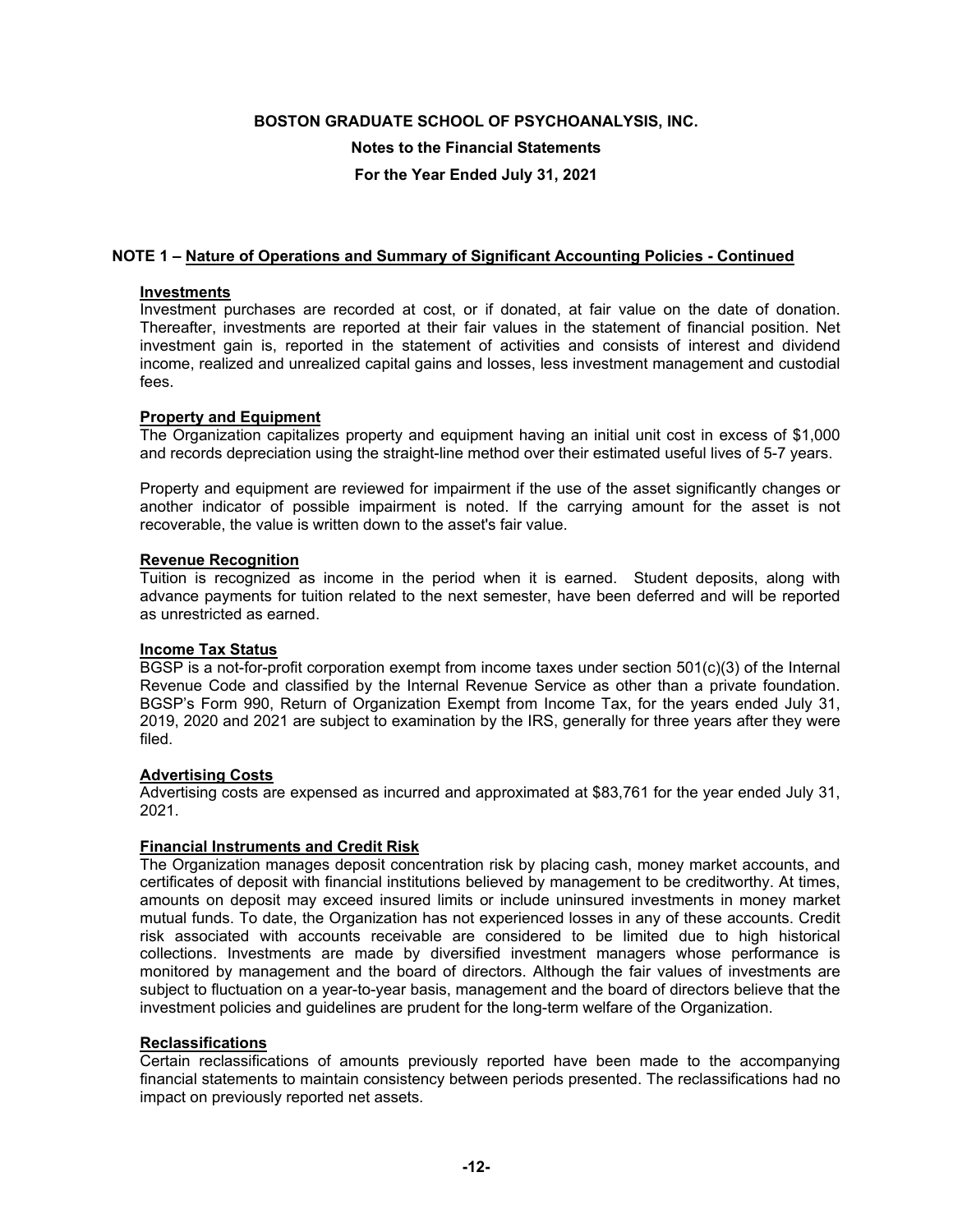**Notes to the Financial Statements** 

**For the Year Ended July 31, 2021**

### **NOTE 2 – Accounts Receivable**

At July 31, 2021, the net accounts receivable totaled \$21,668 and consist of:

| Tution receivable             | 21.668  |
|-------------------------------|---------|
| Less: allowance for bad debts | (3,000) |
| Accounts receivable, net      | 18.668  |

#### **NOTE 3 – Property and Equipment**

Property and equipment consist of the following at July 31, 2021:

| Land                                            | 400.000<br>\$. |
|-------------------------------------------------|----------------|
| Building and improvements                       | 1,731,718      |
| Furniture and equipment                         | 275,561        |
|                                                 | 2,407,279      |
| Less: accumulated depreciation and amortization | (1,646,905)    |
| Net property and equipment                      | 760,374        |

Depreciation expense for the year ended July 31, 2021 was \$67,069.

#### **NOTE 4 – Investments**

The Organization's investments are summarized as of July 31, 2021:

| Corporate bonds                                     | 993,115      |
|-----------------------------------------------------|--------------|
| <b>Equities</b>                                     | 1,171,840    |
| State of Israel bond                                | 1,000        |
| Total Investment securities                         | \$2,165,955  |
| Investment return for the year ended July 31, 2021: |              |
| Dividend and interest income                        | \$<br>36,102 |
| Realized gain on sale of investments, net           | 189,627      |
| Unrealized gain on investments, net                 | 60,434       |
| Investment management fees                          | (18, 425)    |

#### Net Investment return 267,738

#### **NOTE 5 – Fair Value Measurements and Disclosures**

Fair value is the price received to sell an asset or paid to transfer a liability in an orderly transaction between market participants at the measurement date. The fair value hierarchy prioritizes the inputs in fair value measurements and expands disclosures about fair value measurements. "Level I" measurements are measurements using quoted prices in active markets for identical assets or liabilities. "Level II" measurements use significant other observable inputs. "Level III" measurements are measurements using significant unobservable inputs which require development of assumptions. In recording the fair value of its assets and liabilities, Boston Graduate School of Psychoanalysis, Inc. uses Level I and Level III measurements.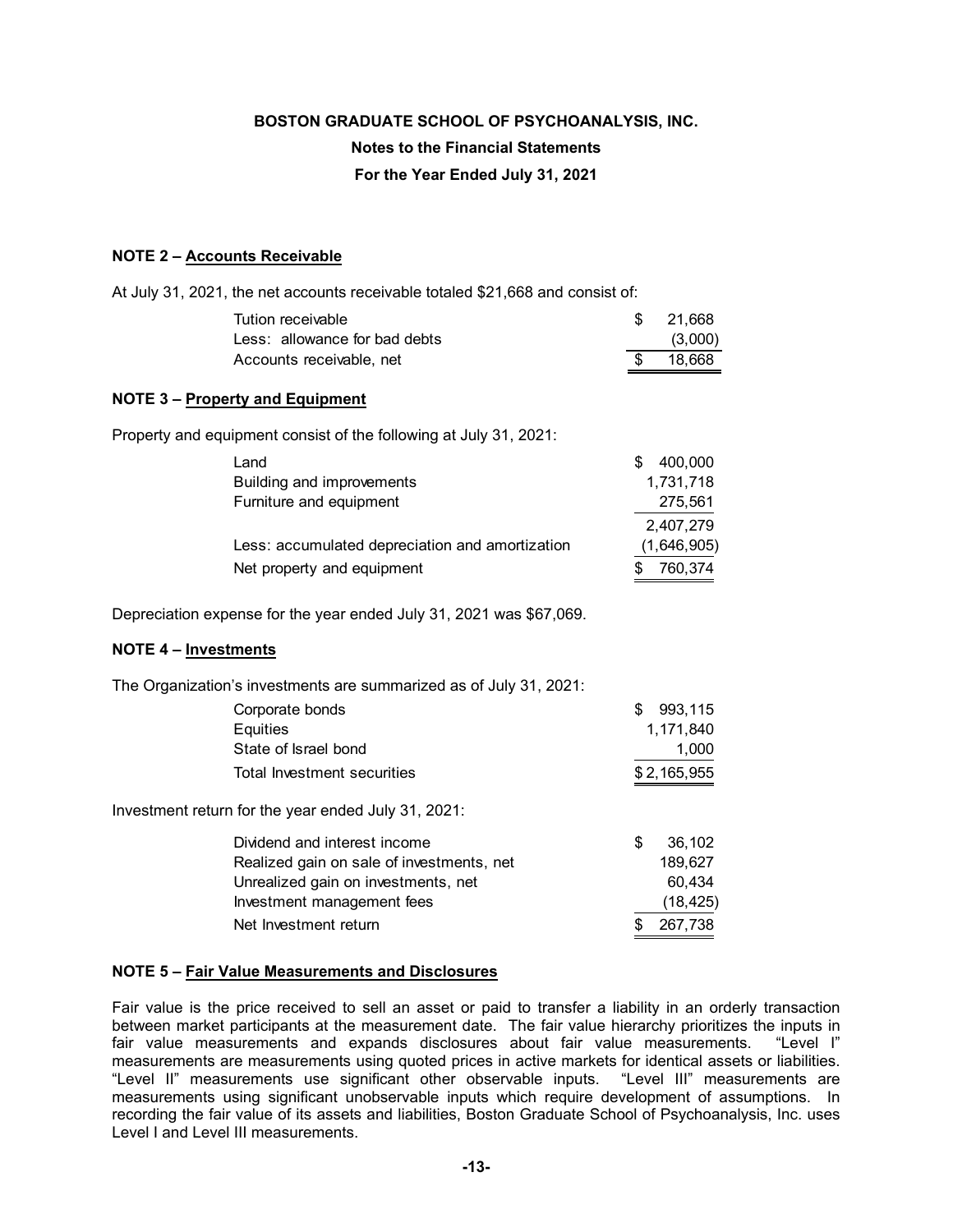## **BOSTON GRADUATE SCHOOL OF PSYCHOANALYSIS, INC. Notes to the Financial Statements For the Year Ended July 31, 2021**

#### **NOTE 5 – Fair Value Measurements and Disclosures - Continued**

The Organization has evaluated the results of the fair value hierarchy as of July 31, 2021 as follows:

|                                       |                      |               |     | Significant   |
|---------------------------------------|----------------------|---------------|-----|---------------|
|                                       | <b>Quoted Prices</b> | Significant   |     | Other         |
|                                       | In Active Markets    | Observable    |     | Unobservable  |
|                                       | for Identical Assets | <b>Inputs</b> |     | <b>Inputs</b> |
|                                       | (Level 1)            | (Level 2)     |     | (Level 3)     |
| <b>Financial Instruments Measured</b> |                      |               |     |               |
| at Fair Value on a Recurring Basis:   |                      |               |     |               |
|                                       |                      |               |     |               |
|                                       | \$<br>2,165,955      |               | \$0 | \$12,247      |
|                                       |                      |               |     |               |

#### **NOTE 6 – Mortgage Payable**

BGSP has a mortgage note payable with TD Bank. The mortgage matures November 1, 2022. The Organization has a floating-to-fixed rate swap to manage the risk of increased debt service costs resulting from rising variable interest rates. The swap consists of an \$800,000, ten-year floating-to-fixed rate swap whereby the Organization pays a fixed rate of 3.905% and receives the LIBOR-BBA rate. The notional amount of the swap will decline until maturity on November 1, 2022.

Interest expense for the year ended July 31, 2021 was \$19,310 and is included in property and plant expense on the statement of activities and change and net assets.

The Organization is required to comply with certain financial covenants as listed in the credit and security agreement with TD Bank. At July 31, 2021 the Organization is in compliance with all of the requirements. Future required principal payments:

| Year ending July 31 |           |
|---------------------|-----------|
| 2022                | \$36,480  |
| 2023                | 495.064   |
| Total               | \$531,544 |

#### **NOTE 7 – Derivative Financial Instrument: Interest Rate Swap**

On November 15, 2015 the Organization entered into an interest rate swap to manage the interest rate exposure of its variable rate debt. The swap is recorded at fair value, which is the estimated amount the Organization would receive or pay to terminate the agreement, taking into account current interest rates and the current credit-worthiness of the swap counterparty.

Change in the swap's fair value during the year ended July 31, 2021, resulted in an unrealized loss on fair value of \$(10,292) which is included in nonoperating changes in net assets in the Statement of Activities and Changes in Net Assets. The fair value of the swap was an asset of \$12,247 at July 31, 2021, and is included in prepaid expenses and other income on the Statement of Financial Position.

The Organization's externally managed investment funds may include derivatives. The fair value of any such derivatives is included in the calculation of the fair values of the Organization's investments in such funds.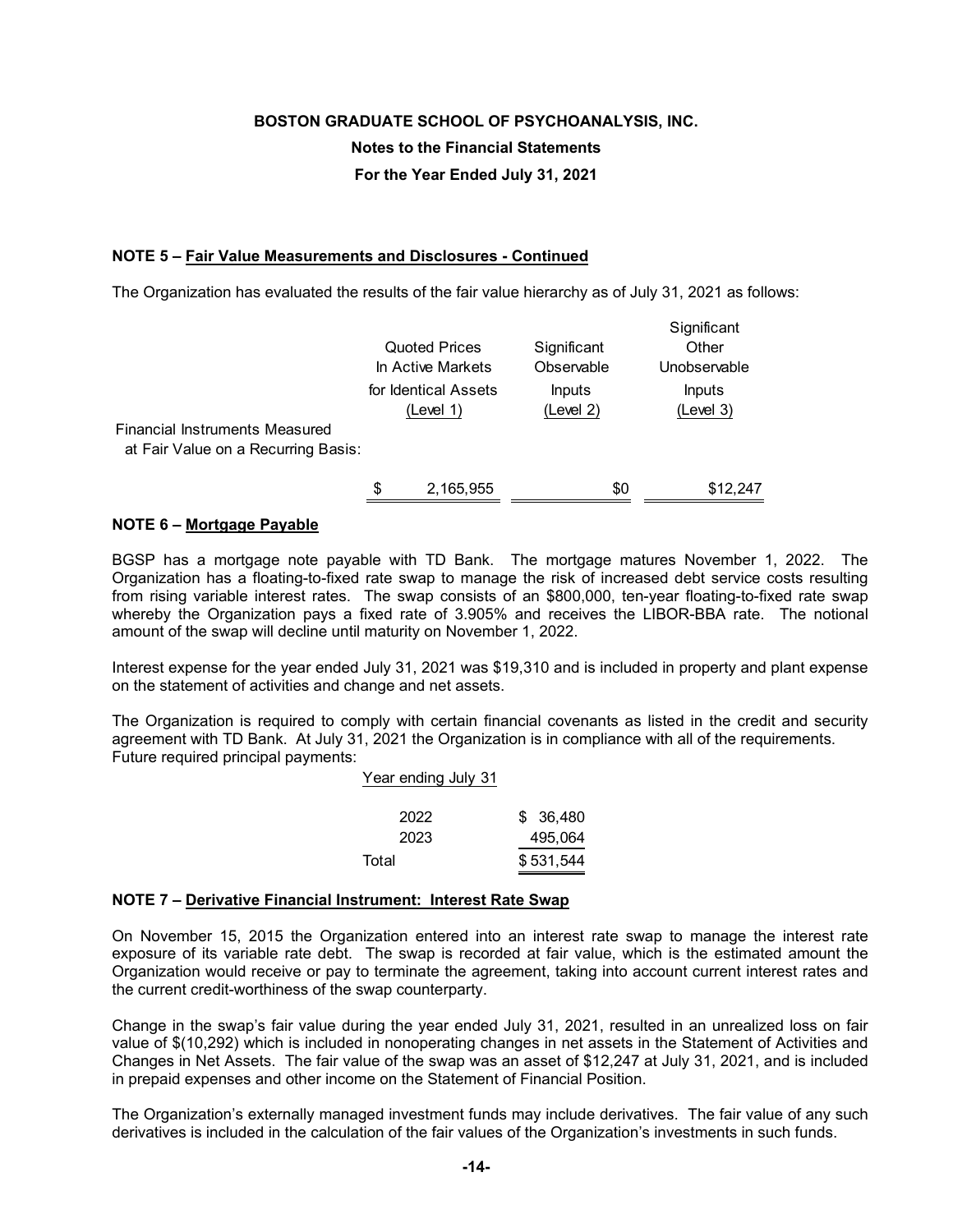**Notes to the Financial Statements** 

**For the Year Ended July 31, 2021**

#### **NOTE 8 – Endowment**

The Organization has a board designated endowment for long term investment. The board designated endowment allows use of net dividend and interest income for operations while reinvesting gains and losses.

| Endowment, July 31, 2020      | \$1,950,122 |
|-------------------------------|-------------|
| Board releases                | (51, 905)   |
| Invesment return:             |             |
| Investment income             | 17,677      |
| Unrealized and realized gains | 250,061     |
| Endowment, July 31, 2021      | \$2,165,955 |

The Organization has adopted investment spending policies for endowment assets that provide unrestricted revenue. The Organization's spending and investment policies work together to maximize this revenue. The investment policy establishes an achievable return objective through diversification of asset classes. To satisfy its long-term rate-of-return objectives, the Organization relies on a total return strategy in which investment returns are achieved through both capital appreciation (realized and unrealized) and current yield (interest and dividends). The current spending policy is to distribute the net investment income of the endowment funds while maintaining the corpus.

#### **NOTE 9 – Related Party**

The New York Graduate School of Psychoanalysis (NYGSP) is a private, not-for-profit, degree-granting institution for higher education. NYGSP is governed by its Board of Trustees, which is commonly controlled by the Board of Trustees of the Boston Graduate School of Psychoanalysis (BGSP). NYGSP is accredited by the New England Commission of Higher Education as BGSP's branch campus. BGSP collected \$62,289 in management fees from NYGSP during the year ended July 31, 2021.

#### **NOTE 10 – Paycheck Protection Program**

On May 6, 2020, the Company received loan proceeds in the amount of approximately \$218,040 under the Paycheck Protection Program ("PPP"). The PPP, established as part of the Coronavirus Aid, Relief and Economic Security Act ("CARES Act"), provides for loans to qualifying businesses for amounts up to 2.5 times of the average monthly payroll expenses of the qualifying business.

The loans and accrued interest are forgivable after eight weeks or twenty-four weeks as long as the borrower uses the loan proceeds for eligible purposes, including payroll, benefits, rent and utilities, and maintains its payroll levels. The amount of loan forgiveness will be reduced if the borrower terminates employees or reduces salaries during the eight-week or twenty-four-week period.

The full balance of \$218,040 was forgiven by the SBA.

#### **NOTE 11 – Liquidity and Availability of Financial Assets**

The Organization has \$795,782 of financial assets available within 1 year of the balance sheet date to meet cash needs for general expenditures consisting of cash of \$777,114 and accounts receivable of \$18,668. None of the financial assets are subject to donor or other contractual restrictions that make them unavailable for general expenditure within one year of the balance sheet date. The accounts receivable is subject to implied time restrictions but are expected to be collected within one year.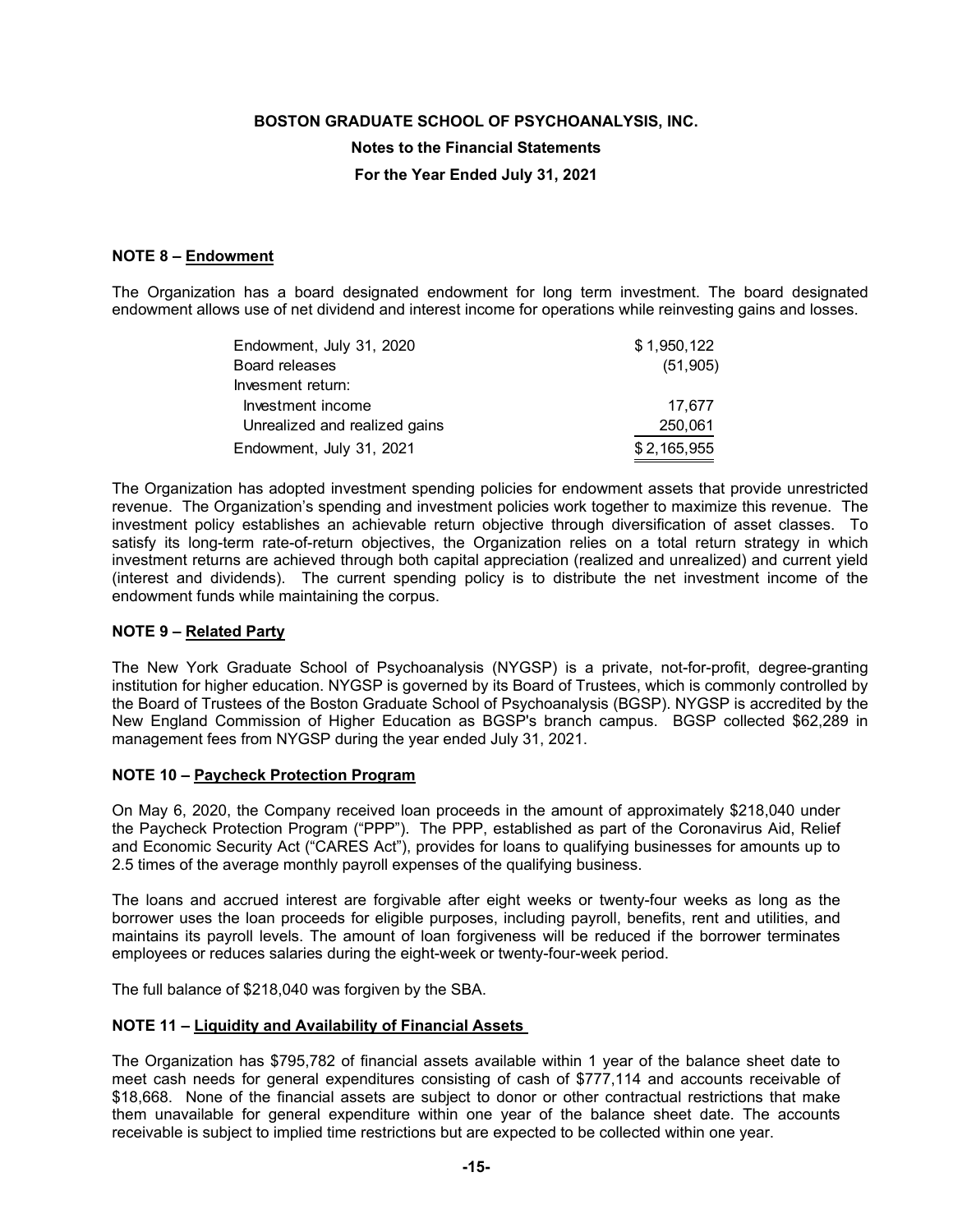**Notes to the Financial Statements** 

**For the Year Ended July 31, 2021**

#### **NOTE 11 – Liquidity and Availability of Financial Assets - Continued**

The Organization has a goal to maintain financial assets, which consist of cash, on hand to meet 60 days of normal operating expenses, which are, on average, approximately \$285,000. The Organization has a policy to structure its financial assets to be available as its general expenditures, liabilities, and other obligations come due.

#### **NOTE 12 – Subsequent Events**

In early March 2020 until now, the COVID-19 virus was declared a global pandemic, and it unfortunately continues to spread rapidly. Business continuity, including supply chains and consumer demand across a broad range of industries and countries, could be severely impacted for months or more, as governments and their citizens take significant and unprecedented measures to mitigate the consequences of the pandemic. Management is carefully monitoring the situation and evaluating its options during this time. No adjustments have been made to these financial statements as a result of this uncertainty.

The Organization has evaluated subsequent events through January 18, 2022, the date the financial statements were available to be issued.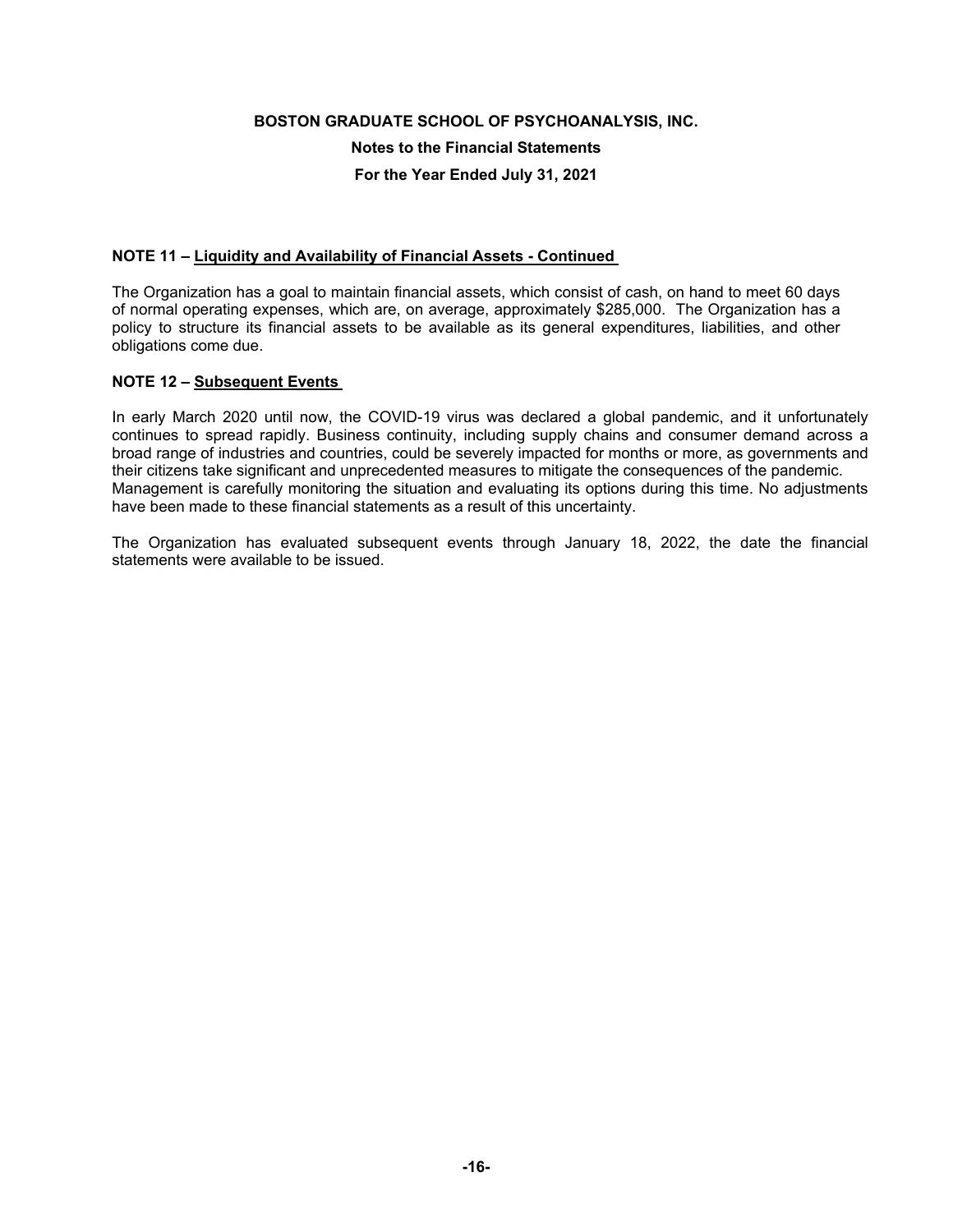## **Schedule of Expenditures of Federal Awards**

**For the Year Ended July 31, 2021**

| <b>Federal Grantor/</b><br>Pass-Through Grantor/<br><b>Federal Program Title</b> | Federal<br><b>CFDA</b><br><b>Number</b> | <b>Agency</b><br>or Pass-<br><b>Through</b><br><b>Number</b> | <b>Expenditures</b> |
|----------------------------------------------------------------------------------|-----------------------------------------|--------------------------------------------------------------|---------------------|
| <b>DEPARTMENT OF EDUCATION</b><br>William D. Ford Federal Direct Loans           |                                         | 84.032 G31943                                                | 1,025,596           |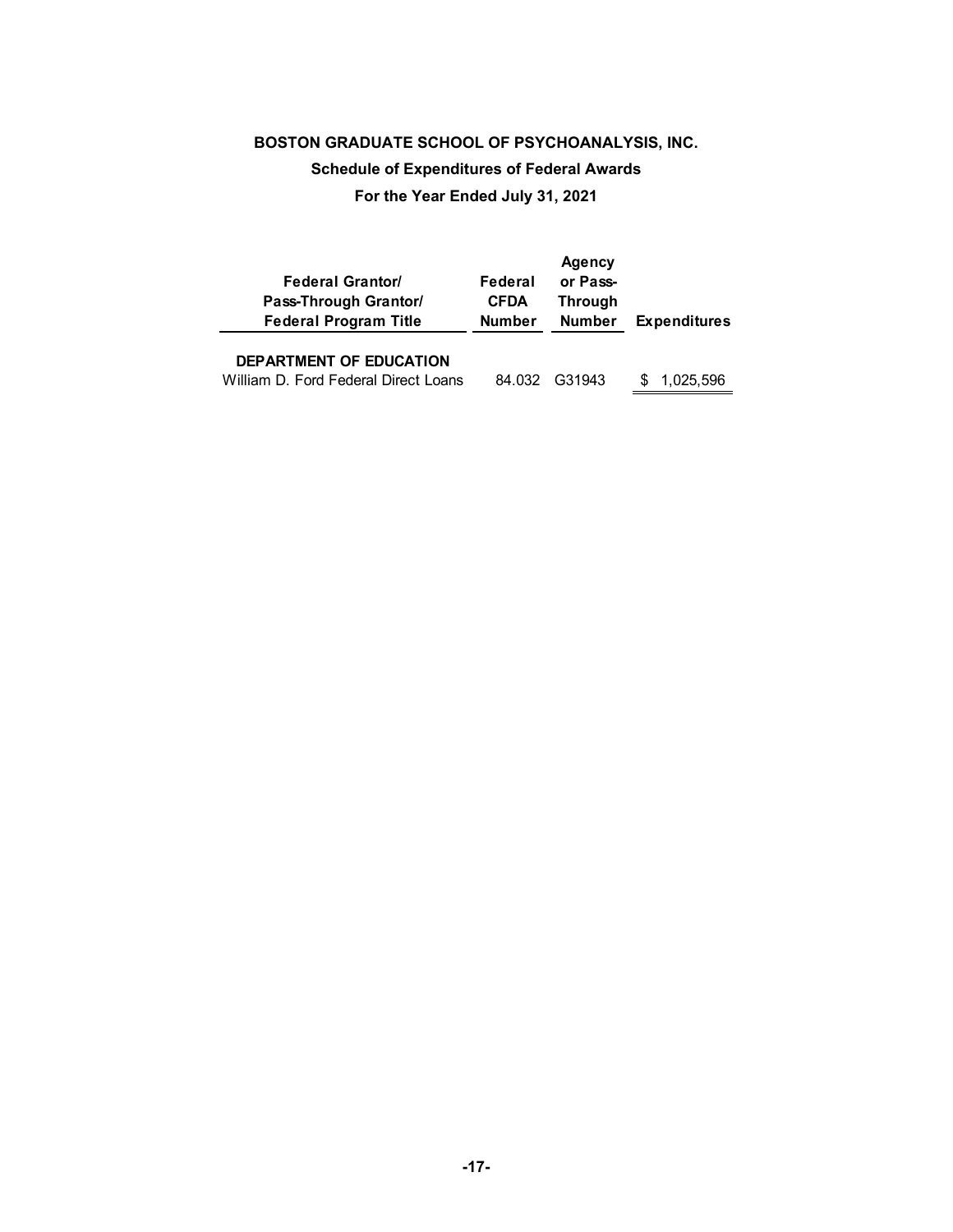## **BOSTON GRADUATE SCHOOL OF PSYCHOANALYSIS, INC. Notes to The Schedule of Expenditures of Federal Awards For the Year Ended July 31, 2021**

#### **Basis of Presentation**

The accompanying schedule of expenditures of federal awards (SEFA) includes the federal loan activity of the Boston Graduate School of Psychoanalysis, Inc. under programs of the federal government for the year ended July 31, 2021. The information in this Schedule is presented in Accordance with the requirements of Title 2 *U.S. Code of Federal Regulations Part 200, Uniform Administrative Requirements, Cost Principles, and Audit Requirements for Federal Awards* (Uniform Guidance). Because the SEFA presents only a selected portion of the operations of the Boston Graduate School of Psychoanalysis, Inc., it is not intended to, and does not, present the financial Position, changes in net assets, or cash flows of the Boston Graduate School of Psychoanalysis, Inc.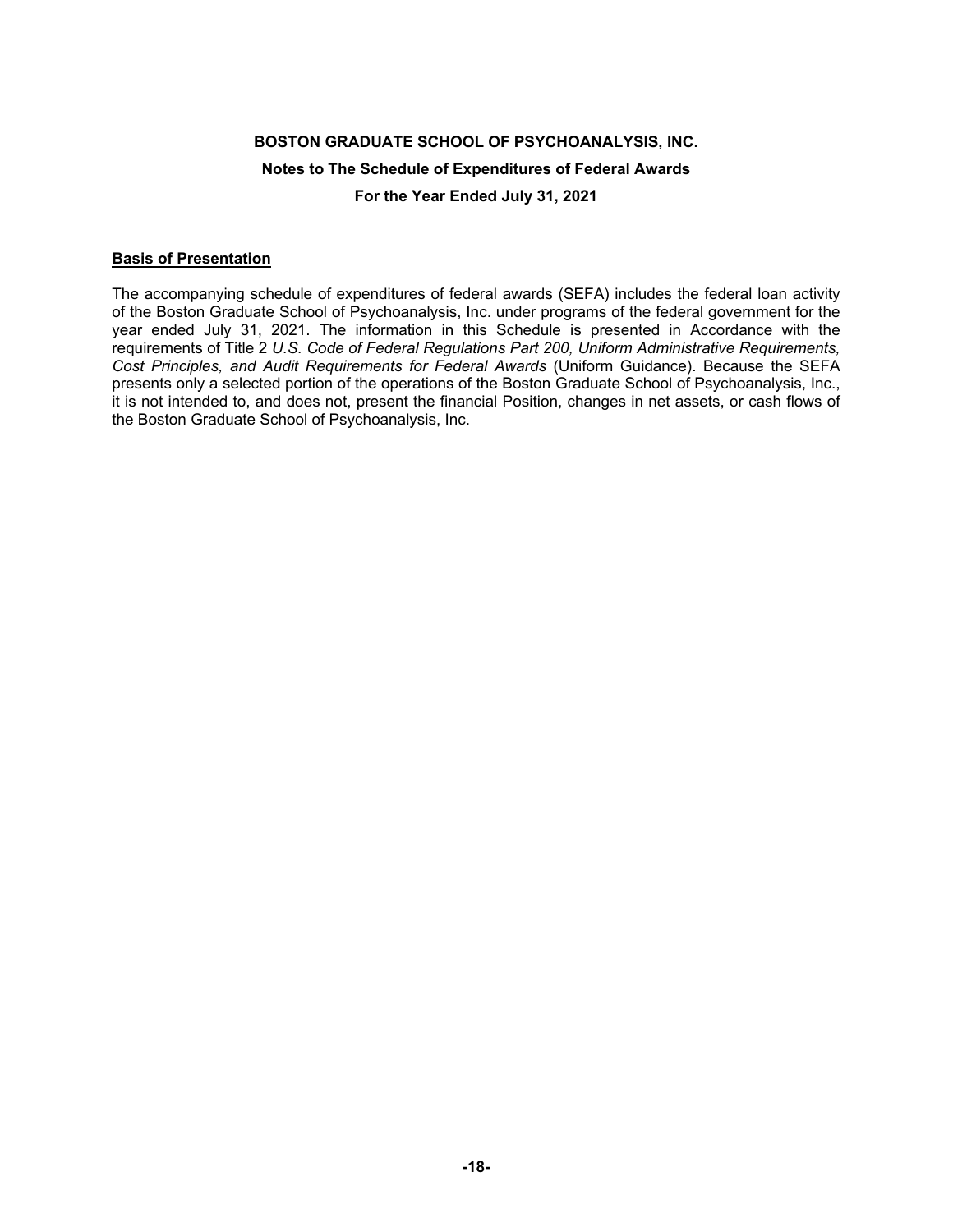## **Schedule of Findings and Questioned Costs**

**For the Year Ended July 31, 2021** 

## **Section I – Summary of Audit Results**

## **Financial Statements**

| Type of auditor's report issued:                                                                                           | Unmodified                |
|----------------------------------------------------------------------------------------------------------------------------|---------------------------|
| Internal control of financial reporting:                                                                                   |                           |
| Material weakness(es) identified?<br>$\bullet$                                                                             | Yes<br>No<br>$\mathsf{X}$ |
| Significant deficiency(ies) identified that are not<br>$\bullet$<br>considered to be material weaknesses?<br>None Reported | Yes<br>No<br>X.           |
| Noncompliance material to financial statements noted?                                                                      | Yes.<br>x No              |
| <b>Federal Awards</b>                                                                                                      |                           |
| Internal Control over major programs:                                                                                      |                           |
| Material weakness(es) identified?<br>$\bullet$                                                                             | <b>Yes</b><br>No.<br>X.   |
| Significant deficiency(ies) identified that are not<br>$\bullet$<br>considered to be material weaknesses?<br>None Reported | Yes<br>No<br>$\mathsf{x}$ |
| Type of auditor's report issued on compliance for<br>the major programs:                                                   | Unmodified                |
| Any audit findings disclosed that are required to be<br>reported in accordance with section 2CFR Section<br>200.516(a)     | Yes<br>No<br>$\mathsf{X}$ |
| Identification of major program:                                                                                           | <b>CFDA Number:</b>       |
| <b>Federal Family Education Loans</b>                                                                                      | 84.032                    |
| Dollar threshold used to distinguish between type A<br>and type B programs:                                                | \$750,000                 |
| Auditee qualified as low-risk auditee?                                                                                     | Yes<br>No<br>x            |